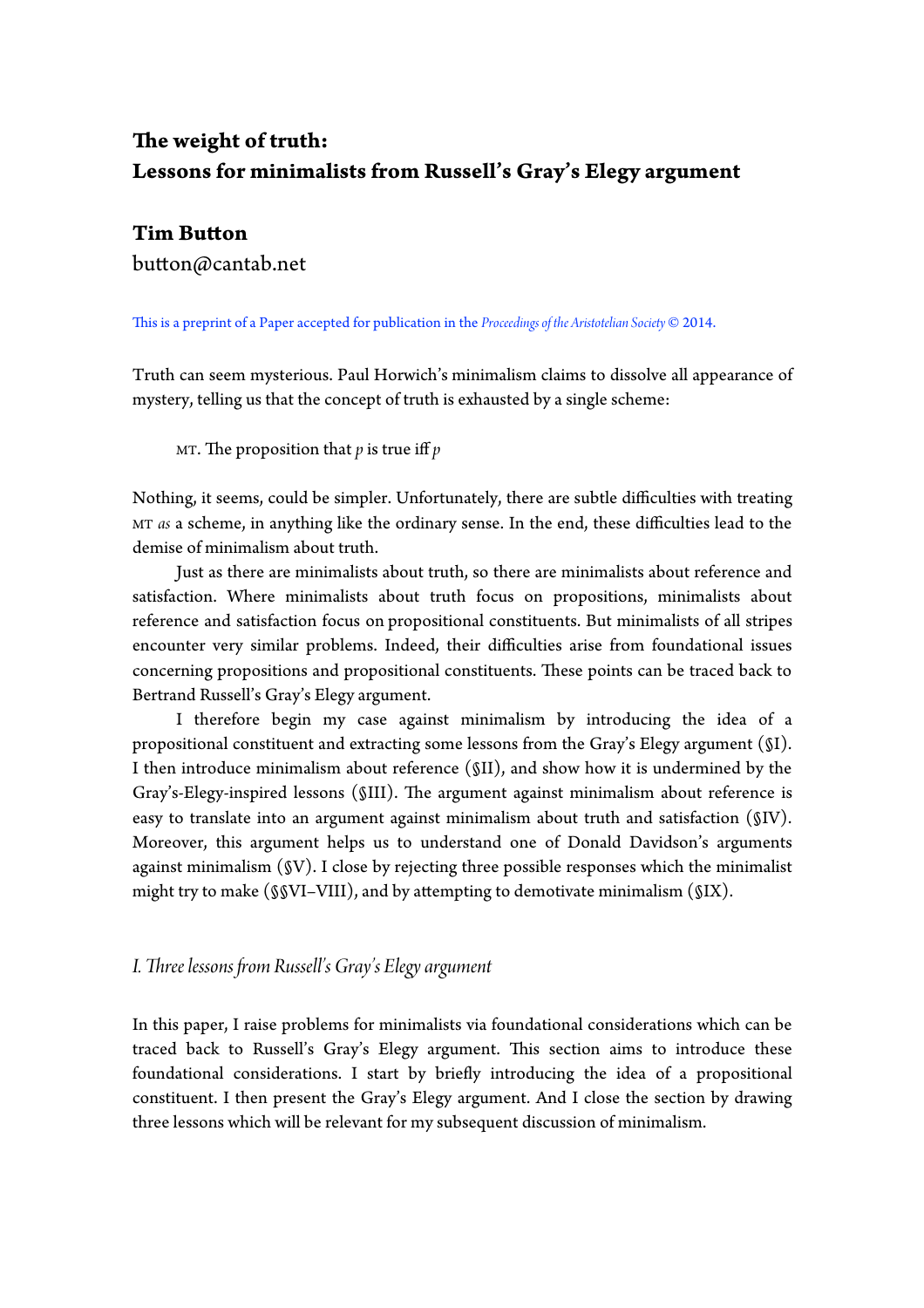*Propositions and their constituents*. Suppose we think of propositions as in some way composed out of various entities. For example, we might think that the proposition that Hesperus rotates has a constituent which denotes, refers to, or picks out Hesperus. It is customary to indicate this constituent thus: ⟨Hesperus⟩. In general, then, angled brackets are supposed to introduce us to *propositional constituents*. In the simplest case, where an entire sentence is enclosed between angled brackets, we are introduced to a fully fedged *proposition*. So, deploying our new notation, we can say that ⟨Hesperus⟩ is a constituent of ⟨Hesperus rotates $\langle$  (i.e. of the proposition that Hesperus rotates).

This use of angled brackets is entirely ubiquitous among philosophers discussing minimalism. Marian David (2008, p. 287) suggests a helpful way to think about their intended use: just as quotation marks typically indicate *semantic* ascent, so angled brackets are supposed to indicate *intensional* ascent. Of course, one might have many questions about intensional ascent — indeed, the central message of this paper is that the use of angled brackets has led minimalists astray — but for now, let us proceed.

We have said that  $\langle$ Hesperus $\rangle$  is to be a constituent of  $\langle$ Hesperus rotates $\rangle$ . But we now face a crucial (and familiar) decision-point, concerning how we should think of propositions and their constituents. Astronomical observations tell us that Hesperus = Phosphorus; but does ⟨Hesperus⟩ = ⟨Phosphorus⟩, and does ⟨Hesperus rotates⟩ = ⟨Phosphorus rotates⟩?

It is easy to motivate a negative answer to these questions. No observations were needed to determine the truth of  $\langle$ Hesperus = Hesperus $\rangle$ , but it required serious effort to show that  $\langle$  Hesperus = Phosphorus $\rangle$  was true. As such, we might well want to say that these are different propositions. And since they differ only in that one contains ⟨Hesperus⟩ where the other contains  $\langle$ Phosphorus $\rangle$ , we shall also say that  $\langle$ Hesperus $\rangle \neq \langle$ Phosphorus $\rangle$ . For similar reasons, we shall say that  $\langle$  Hesperus rotates $\rangle \neq \langle$  Phosphorus rotates $\rangle$ .

Call this the *broadly Fregean* approach to propositions and propositional constituents. It is only broadly Fregean, since you can follow this approach whilst disagreeing with Frege's detailed account of sense. What the approach preserves is just Frege's claim, that ⟨Hesperus rotates $\rangle \neq \langle$ Phosphorus rotates $\rangle$  and that  $\langle$ Hesperus $\rangle \neq \langle$ Phosphorus $\rangle$ .

*Summarising the Gray's Elegy argument.* It is at this point that Russell's Gray's Elegy argument gets going (1905, pp. 485–7). I shall outline the argument, following Michael Poter's (2000, pp. 124–5) reconstruction very closely.

One might, naively, think that angled brackets indicated a one-place function, so that, in general, if  $a = b$  then  $\langle a \rangle = \langle b \rangle$ . (For comparison, consider how we use curly brackets in set theory.) However, given a broadly Fregean approach to propositional constituents, this is mistaken:  $\langle$ Hesperus $\rangle \neq \langle$ Phosphorus $\rangle$  even though Hesperus = Phosphorus. Potter summarises this point as follows:

The notation ' $\langle c \rangle$ ' is misleading:  $\langle c \rangle$  does not depend functionally on  $c$ . (Potter 2000, p. 124).<sup>1</sup>

<sup>1</sup> Poter has 'it' afer the semicolon, where I have '⟨*c*⟩'. Poter also uses a capital '*C*' where I use '*c*'; I have silently adjusted this, and all subsequent quotations, from Poter.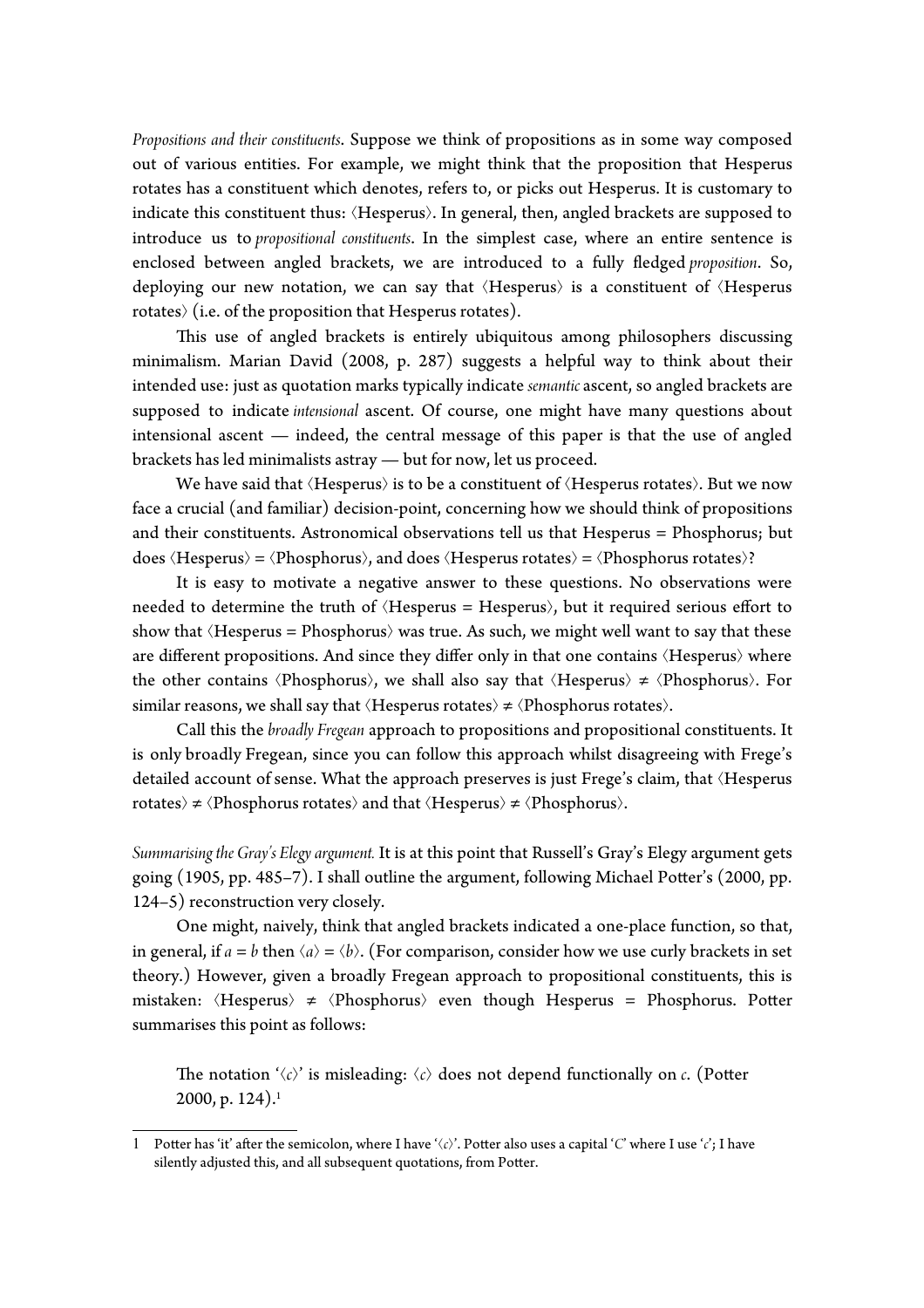Evidently it will not do to employ misleading notation. But, we should not be too quick to do away with angled brackets. Recall that we wanted to say that there is some relationship between  $\langle$ Hesperus $\rangle$  and Hesperus: the former refers to, or denotes, or picks out the latter. And we shall want to generalise this thought, offering something like the scheme:  $\langle c \rangle$  denotes *c*. Unfortunately, the generality of this scheme requires the use of angled brackets (or some similar notational expedient). As Potter points out:

If we use a new symbol [in place of  $\langle c \rangle$ ], say  $d$ , then we have to express the relationship we want by saying that  $d$  denotes  $c$ . This is no longer in any way explanatory of the general relationship which we wanted to describe, but has to be expressed afresh for each denoting concept *d*. (Poter 2000, p. 124)

We seem, then, to be forced to use angled brackets; but we must fnd a way to avoid being misled by them. Poter continues:

The most natural way for us to designate  $\langle c \rangle$ , of course, is as the meaning of  $\langle c \rangle$ , but 'the meaning of " $c$ "' is not a function of  $c$  any more than  $\langle c \rangle$  is: it is rather a function of the *phrase* '*c*', so if we try to express what we want by saying that the meaning of '*c*' denotes *c*, we are making the relationship between meaning and denotation 'linguistic through the phrase'. (Poter 2000, pp. 124–5; Poter's emphasis)<sup>2</sup>

At this point, Russell insisted that 'the relationship of meaning and denotation is not merely linguistic through the phrase: there must be a logical relation involved' (1905, p. 486). This is the Gray's Elegy argument, against a broadly Fregean approach to propositional constituents.

For his own part, of course, Russell is associated with a position according to which Hesperus *itself* is the propositional constituent in the proposition ⟨Hesperus rotates⟩. Indeed, on a broadly Russellian approach to propositional constituents, we would be led to say that  $\langle$ Hesperus $\rangle$  = Hesperus = Phosphorus =  $\langle$ Phosphorus $\rangle$ . At this point, the use of angled brackets would cease to be misleading — afer all ⟨*c*⟩ now trivially depends functionally on *c* — but they would be entirely *redundant*.

*Tree lessons fom the Gray's Elegy argument.* One might think that the Gray's Elegy argument undermines any broadly Fregean approach to propositional constituents. I make no such claim. I have rehearsed the Gray's Elegy argument, only because I think that it provides three important lessons for anyone who embraces a broadly Fregean approach. These lessons are as follows:

<sup>2</sup> Note, too, that the meaning of '*c*' is not a function of *c*; and, indeed, that '*c*' is not a function of *c*. This latter point forms the locus of Read's (1997) discussion of a puzzle due to Reach (1938) and Anscombe (1957).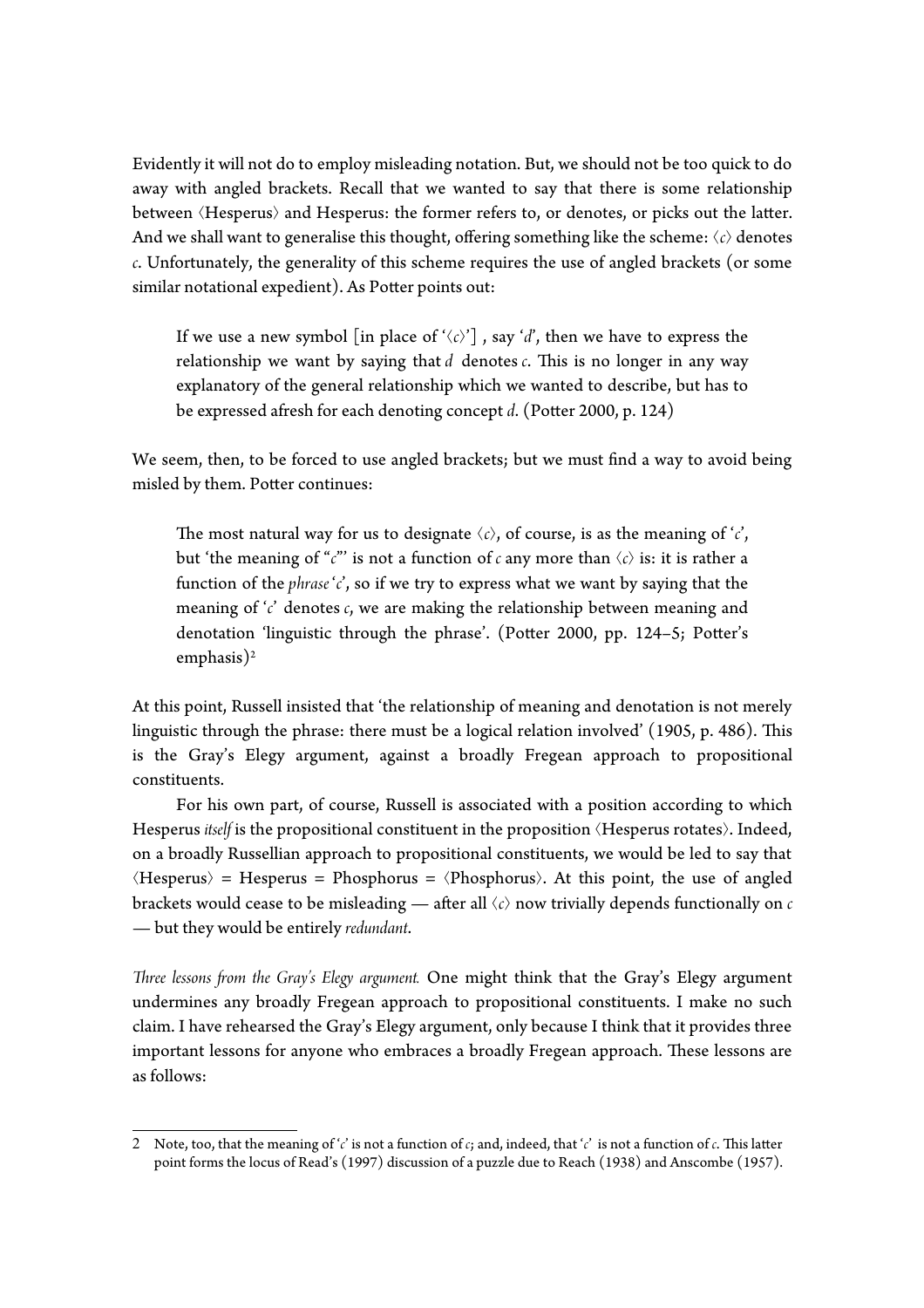- *Lesson 1*. The use of angled brackets is potentially misleading, since  $\langle c \rangle$  is not a function of *c*.
- *Lesson 2*. However, abandoning the use of angled brackets altogether would leave us unable to say anything general about reference.
- *Lesson 3*. The best explanation of the use of angled brackets makes intensional ascent depend upon semantic ascent, as follows:

 $\langle ... \rangle =_{df}$  the meaning of '…' (in this language)

Of course, this does not alter the fact that ⟨*c*⟩ is not a function of *c*.

I shall invoke these three lessons several times in what follows, to argue against minimalism about reference, truth, and satisfaction, in that order.

## *II. Minimalism about reference, and the challenge of comprehensiveness*

The preceding discussion is immediately relevant to the first minimalist position that I shall consider: Horwich's minimalism about reference.

Minimalists about reference think that propositional constituents are the primary referring entities. Moreover, minimalists think that it is relatively easy to know everything there is to know about reference. In particular, they believe that everything there is to know about reference is exhausted by the following scheme (Horwich 1998, pp. 116, 130):

MR.  $\forall x (\langle c \rangle \text{ refers to } x \text{ iff } c = x)$ 

(This is obviously in the same ballpark as the scheme ' $\langle c \rangle$  refers to *c*', mentioned in §I. However, it is a slight improvement, since it allows for the possibility of reference failure, as when we substitute 'Pegasus' for '*c*'.)

By rolling up everything into a single scheme, the minimalist seeks to demystify reference. There is, however, an immediate difficulty with the thought that MR exhausts everything there is to know about reference. There are propositional constituents which cannot be expressed in this language. (To take a simple example: this language does not contain a name for each and every real number.) Consequently, there are propositional constituents whose *reference condition* cannot be specifed by any instance (in this language) of MR. 3 So the theory of reference which consists of all the instances (in this language) of MR is not *comprehensive*, in the sense that it does not provide us with a reference condition for every propositional constituent that (putatively) refers.

<sup>3</sup> A *reference condition* is a statement of what (if anything) a (putatively) referring entity refers to. (Compare the notion of a reference condition with the the notion of a proposition's *truth condition*.) A reference condition is sometimes called a *reference*, but then we must distinguish between the *reference* and the *referent* (the denoted object), which is apt to confuse.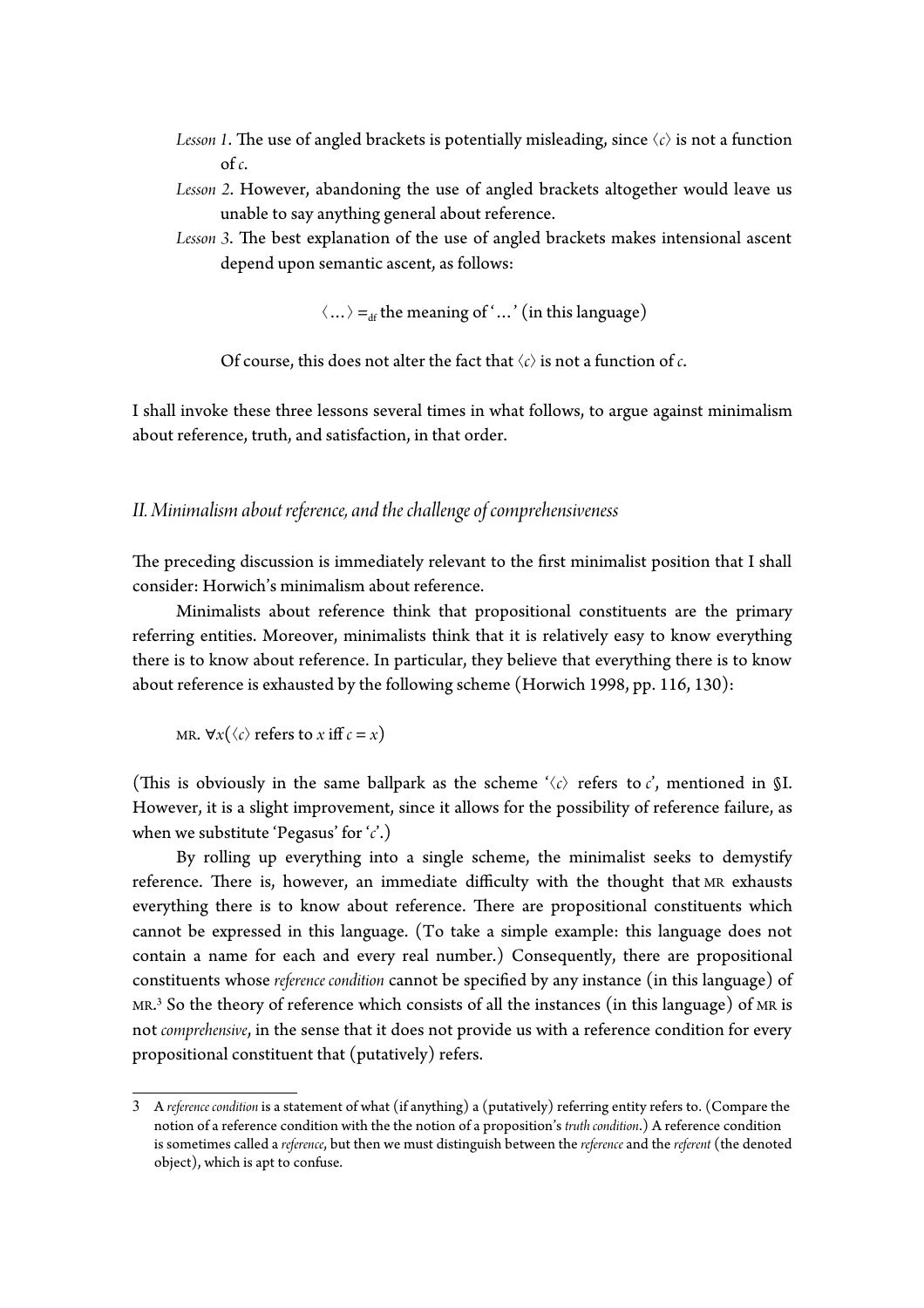The minimalist's theory of reference must, though, be comprehensive. After all, if there is some propositional constituent which refers, but whose reference condition the minimalist cannot specify, then clearly the minimalist has not told us *everything* there is to know about reference. (I discuss a further reason for the minimalist to require comprehensiveness in §VIII.)

The minimalist therefore faces a challenge: she must find a way to provide a comprehensive theory, without giving up on MR. For the bulk of this paper, I shall explore one response to this challenge  $(I \text{ consider an alternative response in } \mathcal{V}II)$ . The response I shall consider is Horwich's own preferred response to the challenge of comprehensiveness, and it is inadequate. (More precisely, in fact, this is Horwich's (1998, pp. 17–20) preferred response in the case of minimalism about truth. However, it would be remarkable if he were to treat the case of reference differently, and it is easy to translate his response across.)

Aware of the challenge of comprehensiveness, Horwich denies that MR should be treated as an axiom scheme in the ordinary sense. Rather, Horwich maintains that MR illustrates a certain *general structure* that propositions can have. That propositional structure is a 'single one-place function' (1998, p. 19*n*3), which we can illustrate even more clearly as:

$$
\langle \forall x (\langle c \rangle \text{ refers to } x \text{ iff } c = x) \rangle
$$

The minimalist's theory of reference is then generated as follows: its axioms are exactly those propositions that result from inputing each and every (putatively referring) propositional constituent into this one-place function. Thus, if one inputs  $\langle$  Hesperus $\rangle$  into this function, one obtains  $\langle \forall x (\langle \text{Hesperus} \rangle \text{ refers to } x \text{ iff Hesperus} = x) \rangle$ . Crucially, though, the input to this function can be *any* propositional constituent, rather than just those which are expressible in this language.

In brief, then, the minimalist about reference claims to answer the challenge of comprehensiveness by appealing to a 'one-place function (the propositional structure)' which can be applied to any propositional constituent (Horwich 1998, p. 19*n*3). In what follows, I show that this is untenable.

#### *III. Applying the lessons fom the Gray's Elegy argument*

So far, the minimalist has not yet declared in favour of either a broadly Fregean or Russellian approach to propositional constituents. Horwich himself explicitly accepts the existence of both kinds of propositional constituents (1998, pp. 90–2)*.* Indeed, he claims that minimalism will be the correct theory of *truth* for either kind of proposition (1998, p. 17).

I return to this claim in §IV and §VI. For now, it suffices to note that minimalism cannot be the correct theory of *reference* for Russellian *propositional constituents*. As we saw in §I, on a Russellian approach to propositional constituents, angled brackets are redundant. Accordingly, the Russellian approach would have us read MR as: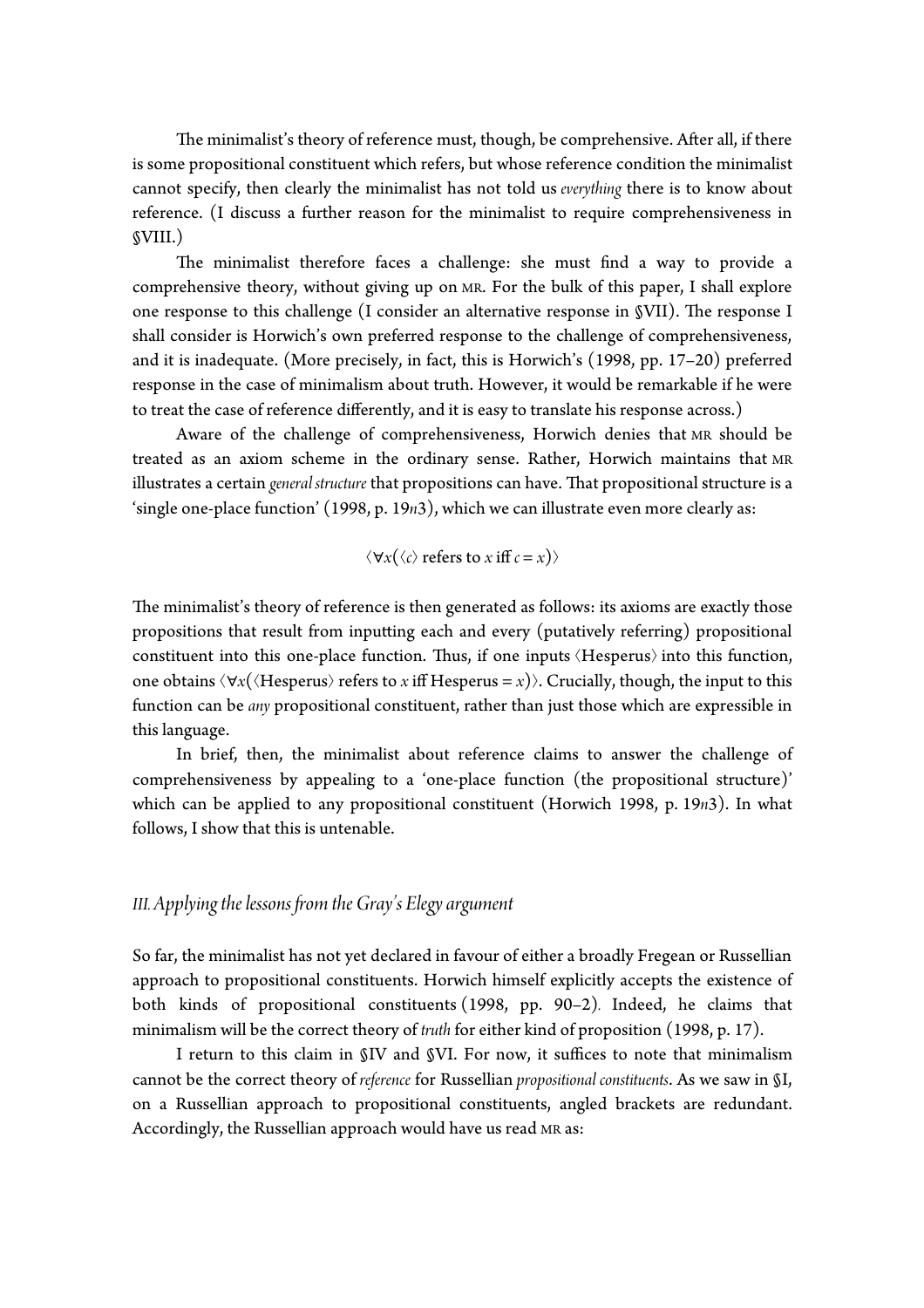MR<sub>1</sub>.  $\forall x (c \text{ refers to } x \text{ iff } c = x)$ 

This tells us, absurdly, that objects *always and only* refer to themselves.

Of course, the Russellian approach is not the only alternative to a broadly Fregean approach. An alternative would be a position according to which  $\langle$ Hesperus $\rangle \neq$  Hesperus, but  $\langle$ Hesperus $\rangle$  =  $\langle$ Phosphorus $\rangle$ . More generally, on this approach, angled brackets would represent a function according to which  $\langle a \rangle = \langle b \rangle$  iff  $a = b$ . On such an approach to propositional constituents, however, it will evidently be easy to eliminate any use of the predicate 'refers'. And so this approach to propositional constituents will lead, not to *minimalism* about reference, but to a *redundancy theory* of reference.

Consequently, minimalists about reference must adopt a broadly Fregean approach to propositional constituents. And, as such, the three lessons from the Gray's Elegy argument apply.

*Concerning Lesson 1.* Given a broadly Fregean approach to propositional constituents, ⟨*c*⟩ is not a function of *c*. Consequently, the use of angled brackets in MR is potentially misleading. This is just Lesson 1 of the Gray's Elegy argument.

The potential to mislead is not, unfortunately, just an abstract possibility. In §II, our minimalist responded to the challenge of comprehensiveness by claiming that MR indicates a particular propositional structure — a 'single one-place function' — which takes as inputs *any* propositional constituent (including those we cannot express). However, MR would indicate a one-place function if, and only if, angled brackets indicated a one-place function. We have just seen that they do not. The minimalist, then, has been misled by her own notational devices.

(Actually, the argument which I have just given involves a very slight oversimplifcation. Here is the unsimplifed argument. Suppose the minimalist theory is to consist of *Russellian* propositions which provide the reference conditions for Fregean propositional constituents. Then the minimal theory should contain the Russellian proposition that  $\forall x (\langle \text{Hesperus} \rangle \text{ refers to } x \text{ iff } \text{Hesperus } = x)$  (with angled brackets still indicating Fregean propositional constituents). Since this is a Russellian proposition, it has Hesperus as one constituent, and  $\langle$ Hesperus $\rangle$  as another. And, since there is no 'backward road' (Russell 1905, p. 487) from Hesperus to  $\langle$ Hesperus $\rangle$ , the problem is as stated above. But suppose, instead, that the minimalist theory is to consist of *Fregean* propositions which provide the reference conditions for Fregean propositional constituents. Then the proposition in question will have ⟨Hesperus⟩ as one constituent, and ⟨⟨Hesperus⟩⟩ as another. Nevertheless, there is still no 'backward road' from  $\langle$ Hesperus $\rangle$  to  $\langle$  $\langle$ Hesperus $\rangle$  $\rangle$ : it is illuminating to discover that  $\langle$ Hesperus $\rangle$  is Tim's favourite propositional constituent just as it is illuminating to discover that Hesperus is Phosphorus — so that  $\langle\langle$ Hesperus $\rangle\rangle \neq$ ⟨Tim's favourite propositional constituent⟩. So MR still cannot indicate a one-place function.)

*Concerning Lesson 2.* Given the potential to mislead, we might try to use a new symbol in place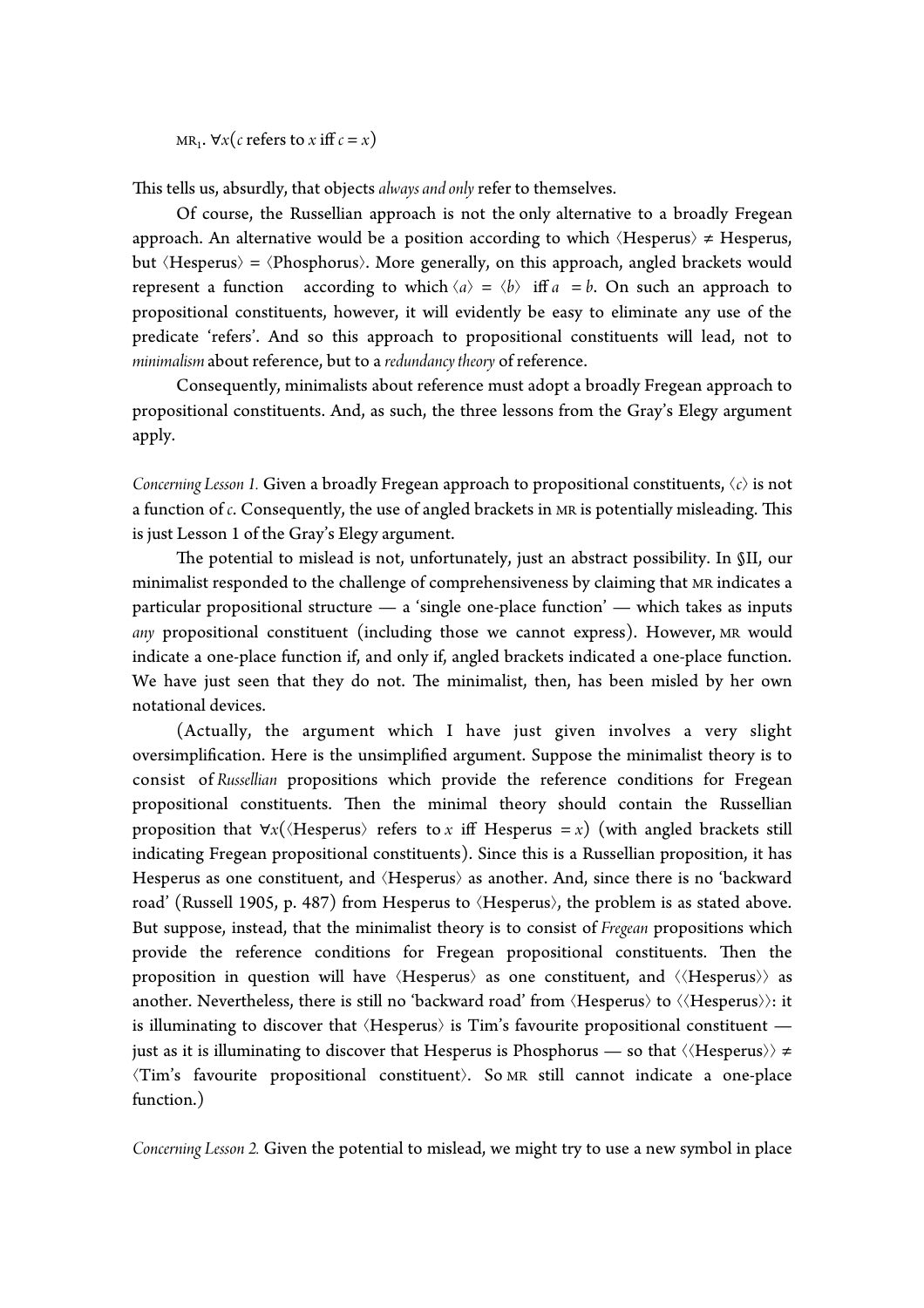of '⟨*c*⟩' in MR, which does *not* suggest a functional dependence on *c*. For example, we might use some primitive new symbol '*d*'. We would then have to rewrite MR as follows:

MR<sub>2</sub>.  $\forall x (d \text{ refers to } x \text{ iff } c = x)$ 

This scheme illustrates a two-place function, with gaps marked by 'd' and 'c'. However, absurdity follows very quickly indeed, if we are allowed to input absolutely any pairs of propositional constituents into this function. Accordingly, the minimalist must impose some restrictions on which pairs of inputs are permissible.

What the minimalist will *want* to say, of course, is that the only permissible pairs of inputs are such that the frst *refers to* the second. However, if the minimalist offers this as an explicit constraint in specifying her minimal theory of reference, then she will have invoked precisely the concept that she was trying to defate away, undercuting her own aims.

The minimalist might try to maintain that her theory of reference consists of all *correct* instances of the two-place function illustrated by MR<sub>2</sub>, whilst adding that nothing more can be said about which instances are correct. This, however, is to give up on minimalism. If there is nothing in common between the propositions in the minimal theory of truth beyond their inexplicable *correctness*, then we will have given up on any hope of *systematically specifying* any general relationship of reference.

In short, since the minimalist wants to keep the general relationship of reference in view, she must rely upon angled brackets in formulating her theory. This is just Lesson 2 from the Gray's Elegy argument.

*Concerning Lesson 3*. Since the minimalist must employ angled brackets, we are still owed an explanation of their meaning. And the most natural thought is as follows: propositional constituents are frst introduced to us just *as* what certain phrases express. Consequently, the most natural explanation of angled brackets will be 'linguistic through the phrase'; it will make intensional ascent depend upon semantic ascent. Indeed, Horwich himself explicitly makes intensional ascent depend upon semantic ascent, declaring:

I am employing the convention that surrounding any expression, *e*, with angled brackets, '⟨' and '⟩', produces an expression referring to *the propositional constituent expressed by e*. (Horwich 1998, p. 18*n*3; see also his 2009b, p. 87*n*8.)

Otherwise put, Horwich offers the following defnition:

 $\langle ... \rangle =_{\text{df}}$  the propositional constituent expressed by '...' (in this language)

This is just Lesson 3 from the Gray's Elegy argument.

*Te demise of minimalism.* Given Lesson 3, we should rewrite MR as follows: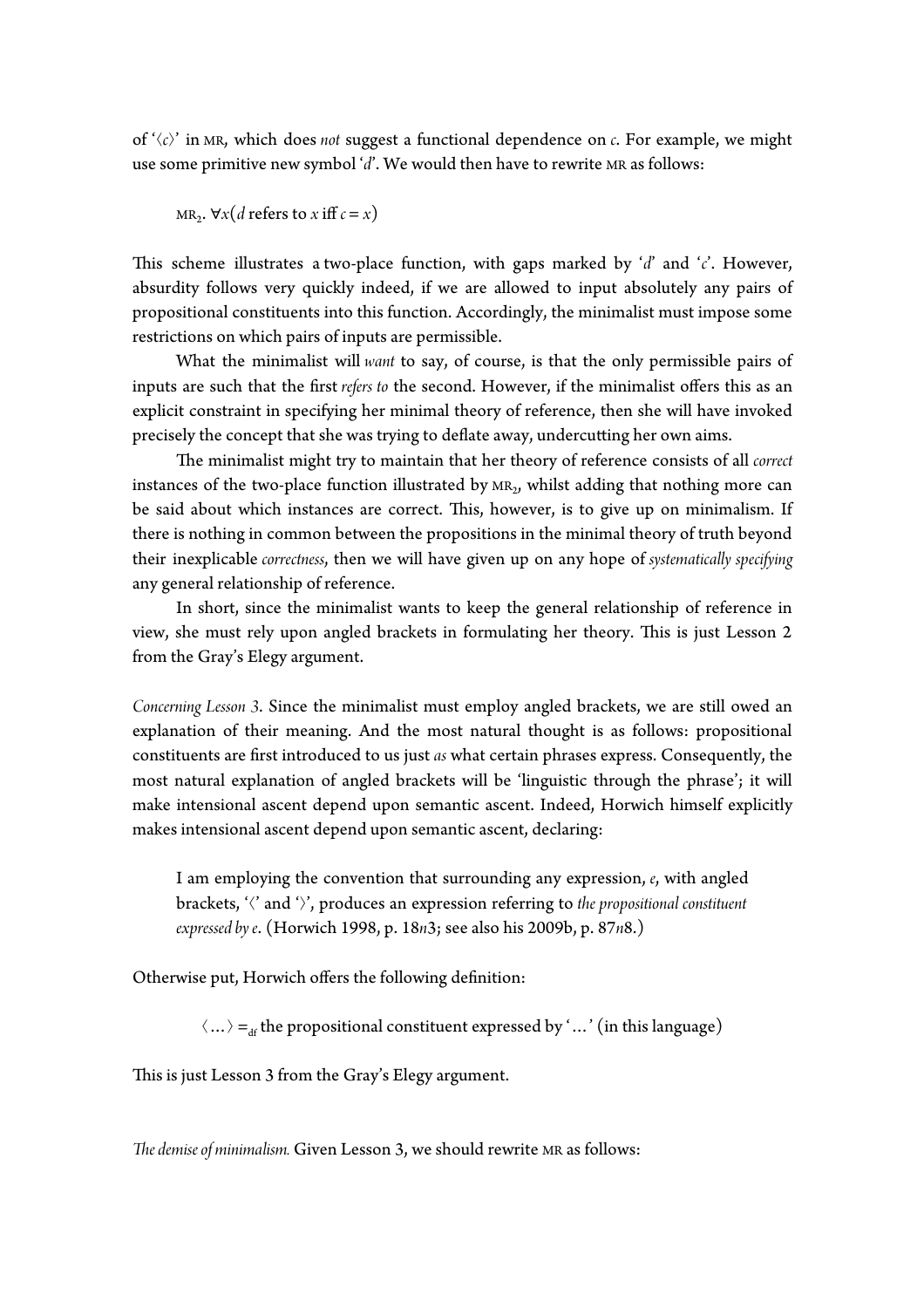MR<sub>L</sub>.  $\forall x$ (the propositional constituent expressed by '*c*' (in this language) refers to *x* iff *c*  $= x$ 

But, with MR thus unpacked, we must now revisit the minimalist's answer to the challenge of comprehensiveness from §II. The minimalist held that we should not treat MR<sub>L</sub> (i.e. MR) as an axiom scheme in the conventional sense. Rather, we should treat MR*L* as illustrating a *one-place function*. The axioms of the minimalist's theory of reference are then exactly those propositions that result from inputing each and every (putatively referring) propositional constituent into this one-place function.

Unfortunately for the minimalist, MR<sub>L</sub> does not point to a one-place function, any more than does MR. This is immediate from the fact that the propositional constituent expressed by '*c*' (in this language) is not a function of *c*.

(As before, this is a very slight oversimplifcation. Here is the unsimplifed version. If the minimalist theory consists of *Russellian* propositions which provide reference conditions for Fregean propositional constituents, then the problem is as just stated. If the minimalist theory consists of *Fregean* propositions which provide reference conditions for Fregean propositional constituents, then the problem is just that there is no backward road from ⟨Hesperus⟩ to ⟨the (Fregean) propositional constituent expressed by 'Hesperus' (in this language)⟩.)

At this point, I expect that the minimalist will ask us to allow her a grain of salt in her attempt to specify her theory of reference. *Surely*, she might protest, *I understand what*  $MR<sub>L</sub>$  *is geting at?*

When it comes to instances of MR<sub>L</sub> in this language, I am happy to grant the grain of salt. I am happy to concede that MR<sub>L</sub> successfully specifies a reference condition for every propositional constituents which is expressible in this language. After all, the reference condition for ⟨*c*⟩ is given to me with a clause which is linguistic through the phrase '*c*' in this language, and I am happy to concede that all such clauses are intelligible. Crucially, though, MR*L* leaves me entirely at sea, when it comes to propositional constituents are inexpressible in this language to me (at least in principle). Afer all, whenever *this language* lacks the means to express a constituent, that constituent's reference condition can hardly be specifed by mentioning some phrase which, when used *in this language*, expresses that constituent! Consequently, MR<sub>L</sub> cannot even begin to gesture at a reference condition for propositions which cannot be expressed in this language. The challenge of comprehensiveness is completely unanswered.

Here, then, is the problem for minimalists in a nutshell. The minimalist position relies upon intensional ascent, which is conventionally symbolised with angled brackets. Since minimalists must be broadly Fregean about propositional constituents, they must explain intensional ascent in terms of semantic ascent in this language. But in that case, they cannot address the challenge of comprehensiveness.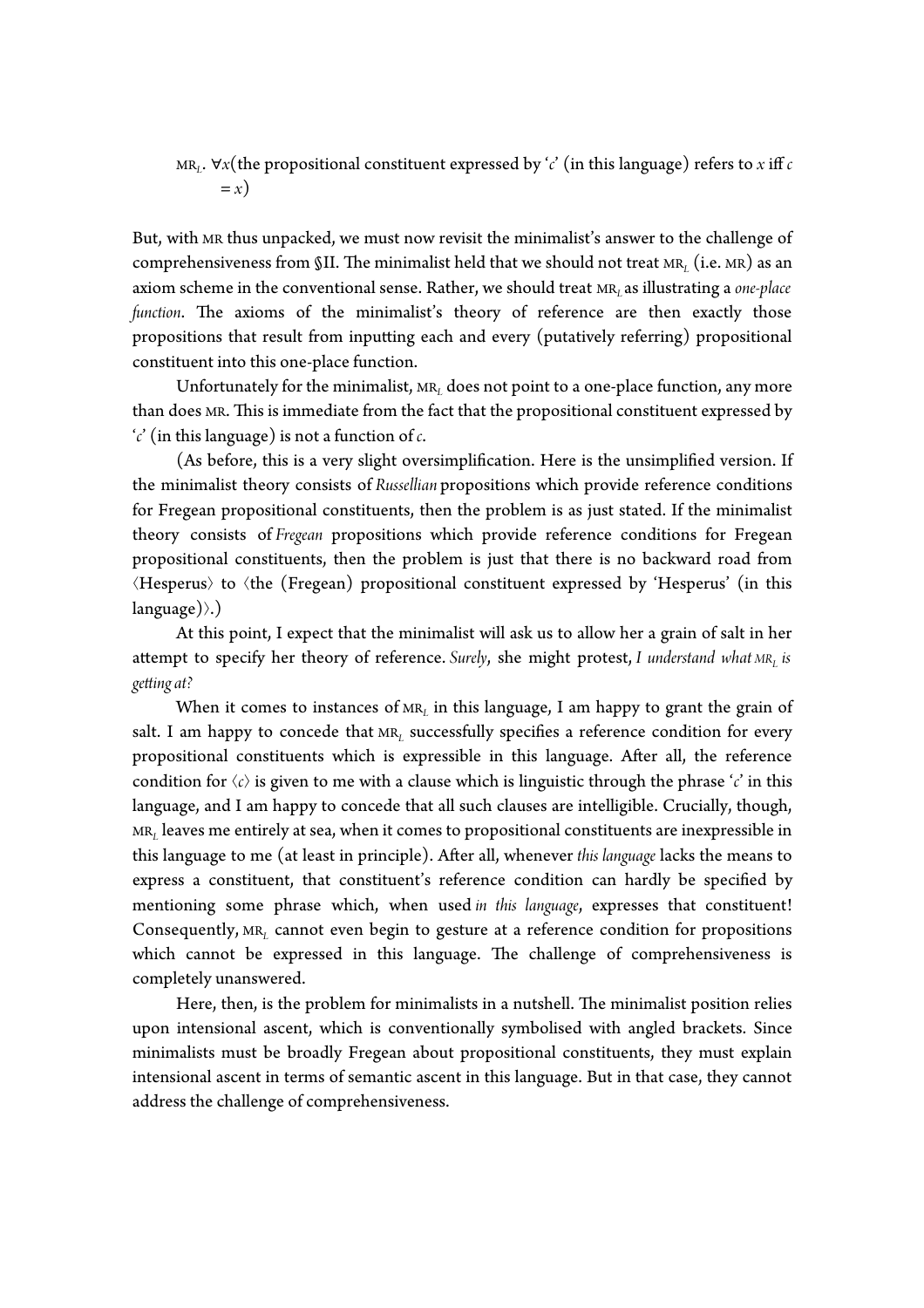#### *IV. Minimalism about truth*

This concludes my case against minimalism about reference. I now want to show that essentially the same problem arises for minimalism about truth. This should be no surprise, given the intimate connection between truth and reference. However, it is worth spelling out the problem in a litle detail.

*Te challenge of comprehensiveness.* Horwich's minimalism about truth involves the scheme (e.g. 1998, pp. 17–20):

MT.  $\langle p \rangle$  is true iff *p* 

The minimalist's theory of truth must, though, be *comprehensive*, in the sense that it must provide a truth condition for each truth bearer. And this a serious challenge, since certain truths cannot be expressed in this language.

As such, and as in §II, the minimalist maintains that MT indicates a propositional structure: a single one-place function that can be applied to every proposition to generate its truth condition. Since the propositions that we input into this propositional structure are not limited to those which are expressible in this language, the minimalist thereby claims to have answered the challenge of comprehensiveness.

*Which approach to propositions?* The minimalist must now consider how she should conceive of propositions.

We saw in §III that a Russellian approach to propositional constituents immediately yields a patently absurd theory of reference. A Russellian approach to propositions will not yield a patently absurd theory of truth (at least, not obviously). However, the theory of truth will not look particularly *minimalist*. Afer all, to be on the road to a correspondence theory (or perhaps an identity theory) of truth, very litle more is required than that Hesperus is a component of ⟨Hesperus rotates⟩. Hartry Field has stated this problem very nicely:

Russell viewed atomic propositions as complexes consisting of an *n*-place relation and *n* objects, in some defnite order. But an account of truth for such propositions is obvious: Such a proposition is true iff the objects taken in that order stand in the relation. It can hardly be a mater of philosophical controversy whether this defnition of truth is correct, given the notion of proposition in question, so what is there for the minimalist and the full-blooded correspondence theorist to disagree about? (Field 1992, p. 323)

This gives a *prima facie* reason for the minimalist to adopt the Fregean account of propositions. It is, though, only a *prima facie* reason. Afer all, there may be alternative approaches to propositions which are not broadly Fregean, but which equally avoid thinking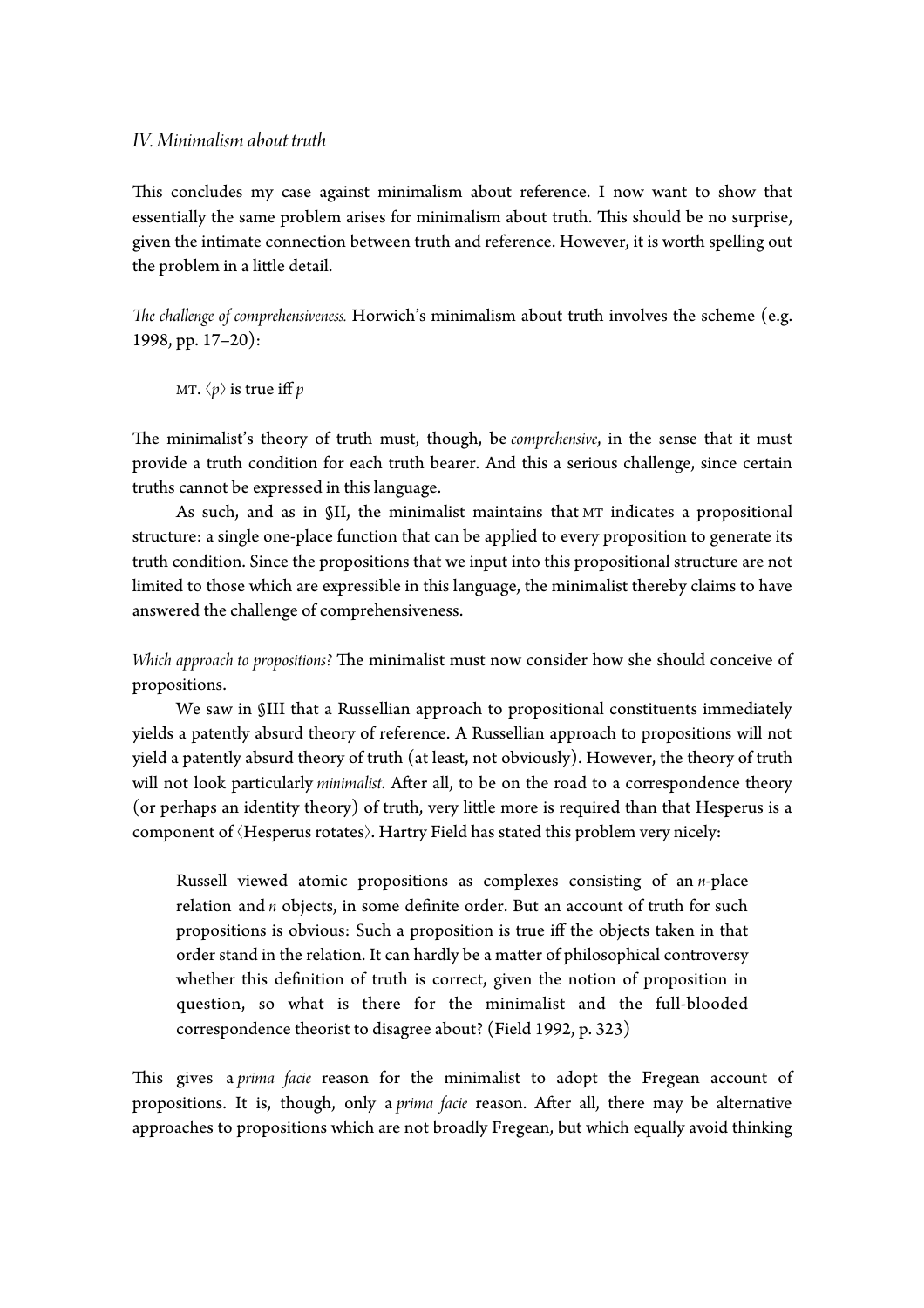that ⟨Hesperus rotates⟩ consists of the ordered pair of Rotation and Hesperus.4 I shall revisit this mater in §VI. For now, I shall take it that the minimalist about truth should focus on Fregean propositions. Consequently, we can apply the lessons from the Gray's Elegy Argument.

*Concerning Lesson 1.* Given a broadly Fregean approach to propositions, ⟨Hesperus rotates⟩ is distinct from ⟨Phosphorus rotates⟩. As such, neither proposition depends *functionally* upon the rotation of Hesperus (i.e. Phosphorus), and so the use of angled brackets — or, equivalently, unreflective use of the phrase 'the proposition that...'  $-$  is potentially misleading. Indeed, it has already misled the minimalist. Her answer to the challenge of comprehensiveness involved the claim that MT indicated a one-place function. But it could do this if, and only if, angled brackets marked some function.

*Concerning Lesson 2.* To avoid being misled, we might consider a two place function:

 $MT_2$ . *q* is true iff *p* 

However, the inputs to this function would need to be somehow constrained. Refecting upon this point, it is clear that the minimalist *must* use angled brackets, if she wants to retain any hope of *systematically specifying* some general conception of truth.

*Concerning Lesson 3.* The minimalist still owes us an explanation of these angled brackets. The natural thing to do, of course, is just to explain intensional ascent via semantic ascent. And this is exactly what Horwich suggests (see above).

*Te demise of minimalism.* Given how we are to read angled brackets, scheme MT becomes:

 $MT<sub>L</sub>$ . the proposition expressed by 'p' (in this language) is true iff  $p$ 

Of course, this cannot indicate a one-place function. More generally, since it involves semantic ascent in this language, it cannot help us concerning truth conditions for propositions which cannot be expressed in this language. Tus, minimalism about truth fails to address the challenge of comprehensiveness.

*Minimalism about satisfaction*. The argument against minimalism about truth is concluded. Before moving on, though, it is worth broadening the argument. Minimalists treat truth as a property of propositions; propositions are expressed by sentences; and sentences are just zero-place predicates. So minimalism about truth is just minimalism about zero-place satisfaction. This observation suggests that we might consider minimalism about satisfaction more generally.

<sup>4</sup> Though Field (1992, pp. 322-3) also points out that regarding propositions as sets of possible worlds is unlikely to yield a distinctively minimalist thesis.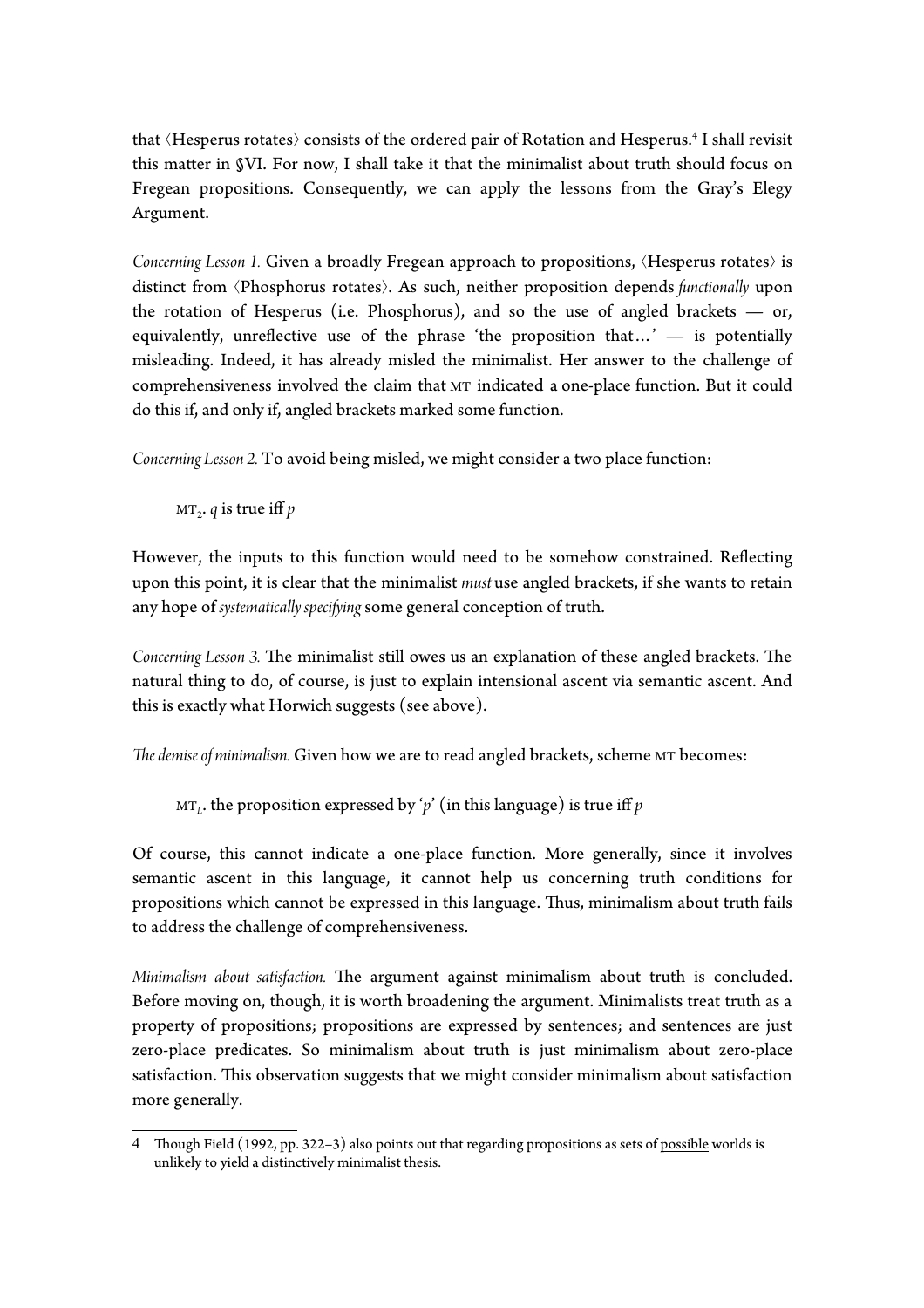The next simplest case to consider is minimalism about satisfaction of one-place predicate-like propositional constituents. To just this end, Horwich (1998, pp. 116, 130) suggests the following scheme:

MS. ∀*x*(*x* satisfes ⟨*F*⟩ iff *Fx*)

Similar schemes could be given to deal with satisfaction of *n*-place predicate-like propositional constituents (for arbitrary *n*). But it is obvious that all such proposals will face the same problems as faced by the minimalist about truth: they cannot address the challenge of comprehensiveness.

## *V. Davidson on minimalism*

I have constructed my argument against minimalism around three lessons which I extracted from Russell's Gray's Elegy argument. However, I could equally well have built my argument around one of Davidson's objections against minimalism. That objection is fascinating, but highly compressed; indeed, it is sufficiently compressed for me to want to quote it in full:

How are we to understand phrases like 'the proposition that Socrates is wise'? In giving a standard account of the semantics of the sentence 'Socrates is wise', we make use of what the name 'Socrates' names, and of the entities of which the predicate 'is wise' is true. But how can we use these semantic features of the sentence 'Socrates is wise' to yield the reference of 'the proposition that Socrates is wise'? Horwich does not give us any guidance here. Could we say that expressions like 'the proposition that Socrates is wise' are semantically unstructured, or at least that afer the words 'the proposition that' (taken as a functional expression) a sentence becomes a semantically unstructured name of the proposition it expresses? Taking this course would leave us with an infnite primitive vocabulary, and the appearance of the words 'Socrates is wise' in two places in the schema would be of no help in understanding the schema or its instances. A further proposal might be to modify our instance of the schema to read:

The proposition expressed by the sentence 'Socrates is wise' is true if and only if Socrates is wise.

But following this idea would require relativizing the quoted sentence to a language, a need that Horwich must circumvent.

So let me put my objection briefy as follows: the same sentence appears twice in instances of Horwich's schema, once afer the words 'the proposition that', in a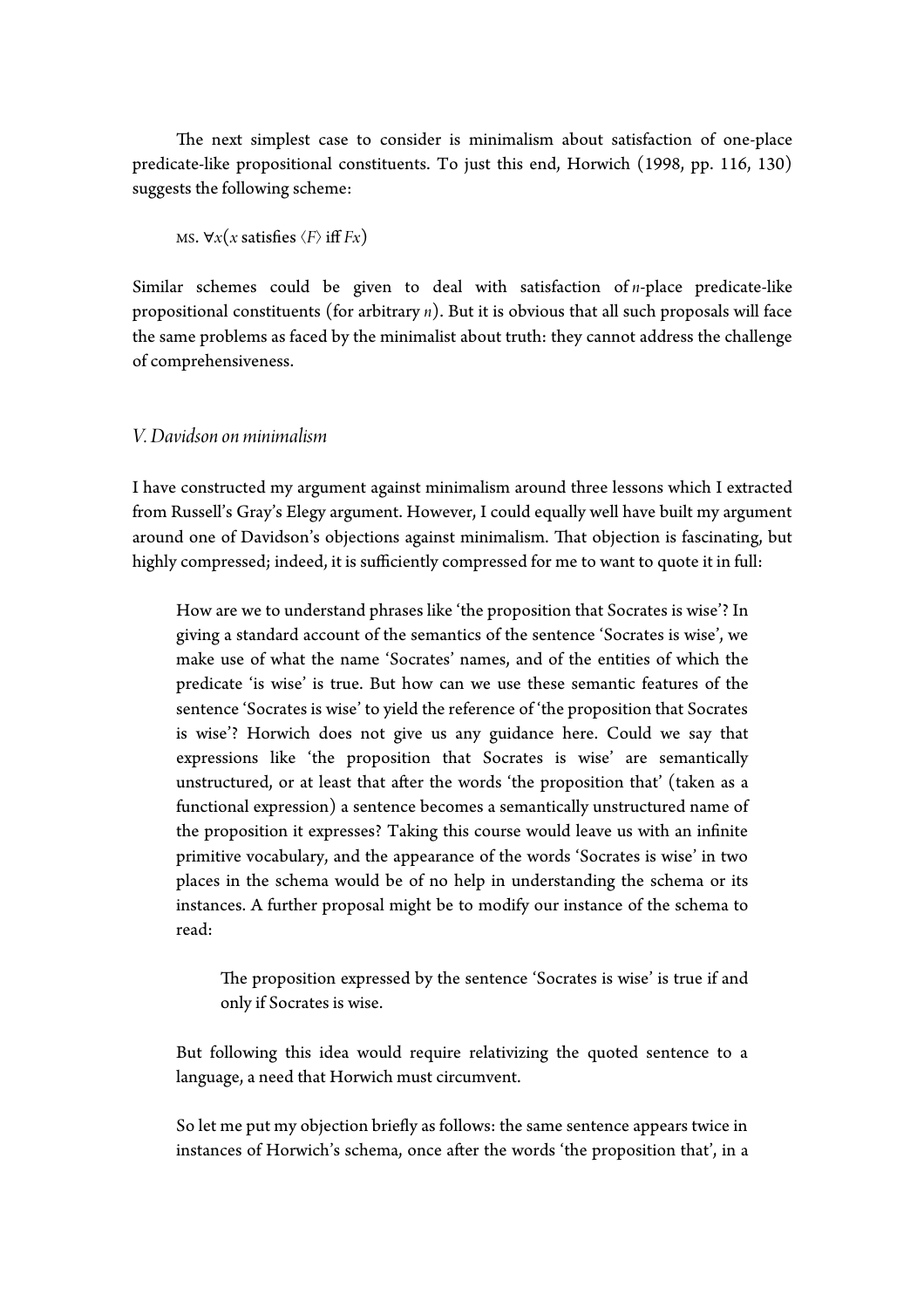context that requires the result to be a singular term, the subject of a predicate, and once as an ordinary sentence. We cannot eliminate this iteration of the same sentence without destroying all appearance of a theory. But we cannot *understand* the result of the iteration unless we can see how to make use of the same semantic features of the repeated sentence in both of its appearances—make use of them in giving the semantics of the schema instances. I do not see how this can be done. (Davidson 1996, pp. 273–4)

Horwich has published two replies to Davidson's objection (2001, pp. 153–4; 2009a, pp. 53–6; see also his 1998, p. 133). Whilst these responses differ slightly, both assume that Davidson's challenge merely evinces 'a squeamishness about Fregean "that"-clauses' (2009a, p. 55). More precisely, Horwich thinks that Davidson has simply raised the following worry:

'Tat'-clauses cannot be regarded as referring expressions, because there is no way of seeing how their referents would be determined by the referents of their component words. (Horwich 2009a, p. 53; see also 2001, pp. 152–3; 2009c, p. 76*n*20)

As a result, Horwich's main line of response against Davidson's objection is simply to explain how intensional ascent works. Naturally, he glosses it in terms of semantic ascent (in this language).

I think that Horwich has misunderstood Davidson's objection. A page before the lengthy quotation just offered, Davidson has praised Horwich, on the grounds that Horwich seems 'to have accepted the challenge other defationists have evaded, that of saying something more about an unrelativized concept of truth than we can learn from Tarski's defnitions' (1996, p. 272). But, in the lengthy quoted passage, Davidson maintains that Horwich will end up with a relativized concept of truth after all, if intensional ascent is articulated in terms of semantic ascent. None of this discussion of relativization has anything, though, to do with a general 'squeamishness about Fregean "that"-clauses'.

We reach a much better understanding of Davidson's objection, if we read him as advancing something close to the argument I presented in §IV. Indeed, Davidson's objection makes use of all three of the lessons that I extracted from the Gray's Elegy argument.

*Concerning Lesson 1.* Davidson starts by worrying that there is no direct route to  $\langle$ Socrates is wise⟩ from Socrates ('what the name "Socrates" names') and Wisdom (or rather, 'the entities of which the predicate "is wise" is true').

Although Davidson does not make this explicit, the worry is really only made serious given a broadly Fregean approach to propositions. Indeed, on the Russellian approach to propositions, ⟨Socrates is wise⟩ is just the ordered pair consisting of Wisdom and Socrates, so that there is a direct and obvious route from Wisdom and Socrates to ⟨Socrates is wise⟩. By contrast, on a broadly Fregean approach to propositions, ⟨Socrates is wise⟩ is not a function of Socrates's wisdom.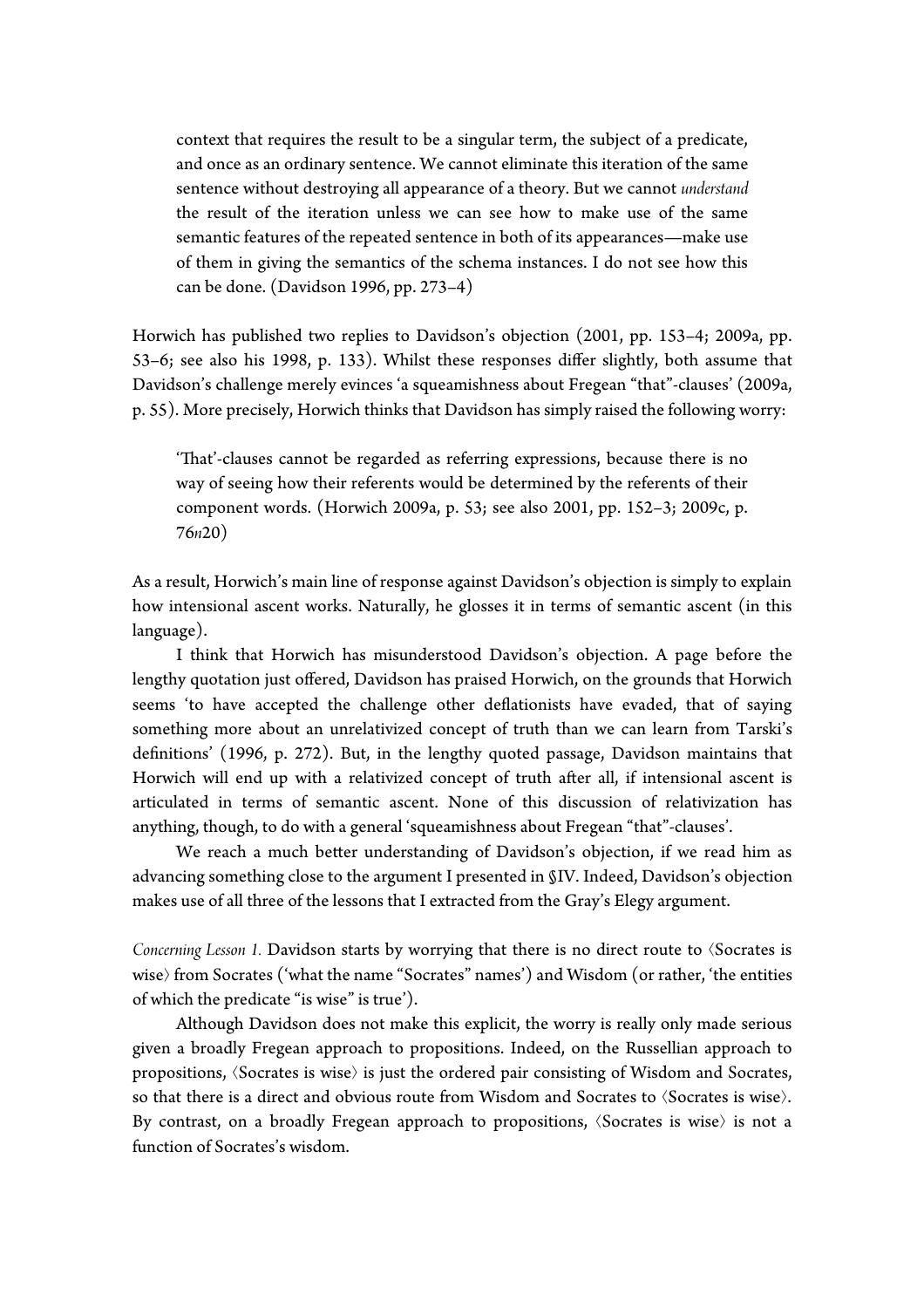*Concerning Lesson 2.* Davidson then considers treating 'the proposition that Socrates is wise' as semantically unstructured. But if such expressions are semantically unstructured, then we would do just as well to have referred to them using primitive symbols with no apparent complexity. At this point, we would have introduced 'an infnite primitive vocabulary', thereby 'destroying all appearance of a theory'. This is exactly on a par with Potter's point, that the result 'is no longer in any way explanatory of the general relationship which we wanted to describe, but has to be expressed afresh for each' proposition (2000, p. 124).

*Concerning Lesson 3.* Davidson entertains a 'further proposal', which explains intensional ascent in terms of semantic ascent. Accommodating the point that this needs to be relativized to a language, the 'further proposal' essentially comes to the following:

 $\langle ... \rangle =_{\mathcal{A}f}$  the proposition expressed by '…' (in this language)

Davidson's argument against minimalism consequently runs through all three of the lessons from the Gray's Elegy argument. Thus far, then, Davidson and I agree completely in our objections against minimalism. However, we part company over *why* the minimalist cannot explain intensional ascent in terms of semantic ascent in this language.

Davidson does not explicitly state his reasons at this point, but we can reconstruct them easily enough. Earlier in the paper under discussion (and elsewhere) Davidson argues against theories of truth which involve explicit relativizations to languages as follows. Since they involve relativizations to languages, each theory defnes only a relativized truth predicate. However, the theories themselves provide no account of what all of these different predicates 'have in common' (Davidson 1990, pp. 285, 288, 295; also 1996, p. 269). And this is unacceptable, not least because we are given no 'idea how to apply the concept  $\lceil$  of truth $\rceil$ to a new case, whether the new case is a new language or a word newly added to a language' (1990, p. 287). Almost certainly, Davidson thinks that the same problem will affect the minimalist who seeks to make intensional ascent depend upon semantic ascent in this language.

I am not sure whether Davidson is right about this point, but I shall not explore this mater here. For present purposes, it suffices to note that Davidson's ultimate objection against minimalism is somewhat different from my own. At the risk of repetition: my objection is that, if intensional ascent depends upon semantic ascent in this language, then the minimalist cannot address the challenge of comprehensiveness.

Nonetheless, Lessons 1–3 constitute a shared core between Davidson's argument and my own. Moreover, this core is also shared with Russell's Gray's Elegy argument. We all agree that, having adopted a broadly Fregean approach to propositions or propositional constituents, intensional ascent *must* be explained via semantic ascent in this language; and we all agree that this is problematic; but we part company over *why* it is problematic.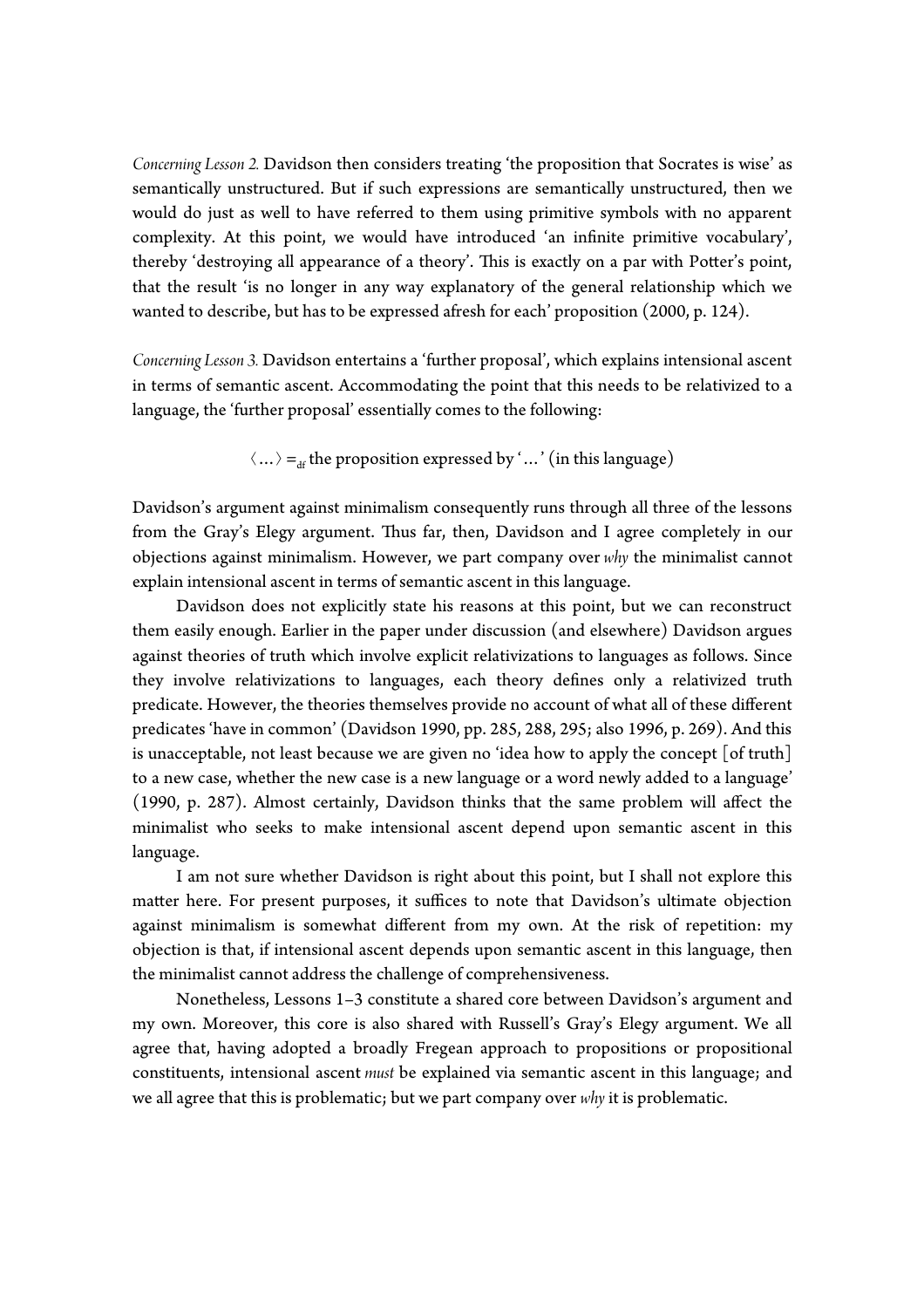My central argument against minimalism is concluded. Over the next three sections, I shall consider some possible responses from minimalists, and explain why they are lacking. In all three cases, I shall focus exclusively on the case of truth, but similar comments will apply to the cases of reference and satisfaction.

A central contention of the paper, so far, is that the various minimalist schemes (MR, MT, and MS) cannot indicate a one-place function. In this section, I want to offer a related objection: if these schemes did indicate a one-place function, then we would not be pushed towards minimalism, but towards the *redundancy theory*.

Suppose that the minimalist simply *insists* that MT indicates a one-place function. In so doing, she must reject a broadly Fregean approach to propositions (at least, insofar as she wants to be a minimalist about the truth of such things). There may be some leeway, concerning which approach to propositions she might adopt. For concreteness, though, I shall suppose that our minimalist atempts show that MT indicates a genuinely one-place function, by showing how to define it by composition from smaller functions. The relevant functions are as follows:

- $T(x)$ : a function which takes a proposition *x* as input, and outputs a new proposition by predicating truth of *x*.
- $B(x, y)$ : a function which takes two propositions *x* and *y* as inputs, and outputs a new proposition by biconditionalising them, with  $x$  as the left- and  $y$  as the right-hand side (as it were).

The minimalist may now maintain that MT offers a linguistic gloss on the (genuinely) oneplace composite function,  $B(T(x), x)$ . Call this approach to propositions, the *purely functional* approach.<sup>s</sup> (This approach is, of course, compatible with the Russellian view that atomic propositions are complexes consisting of an *n*-place relation and *n* objects.)

My claim is as follows: if (*if*) there are propositions of a purely functional sort, then the redundancy theory of truth is preferable to minimalism when it comes to such propositions. To establish this claim, I shall show why the purely functional approach to propositions overcomes a famous (and supposedly decisive) objection to the redundancy theory.

The redundancy theory of truth holds that all truth-predications are eliminable. However, it famously runs into difficulties when confronted with claims like:

(1) everything the Pope asserts is true

<sup>5</sup> Tis approach was urged upon me (independently) by George Bealer, Ted Sider and Mark Jago. Many thanks to them all for discussions and correspondence on this point. Horwich indicates something like this, with his talk of 'compositional structure' (1998, p. 91) and 'form' (2009, pp. 43–5). Moreover, if the minimalist is prepared to countenance that propositions have constituents, then they seem already to have adopted (some version of) the purely functional approach.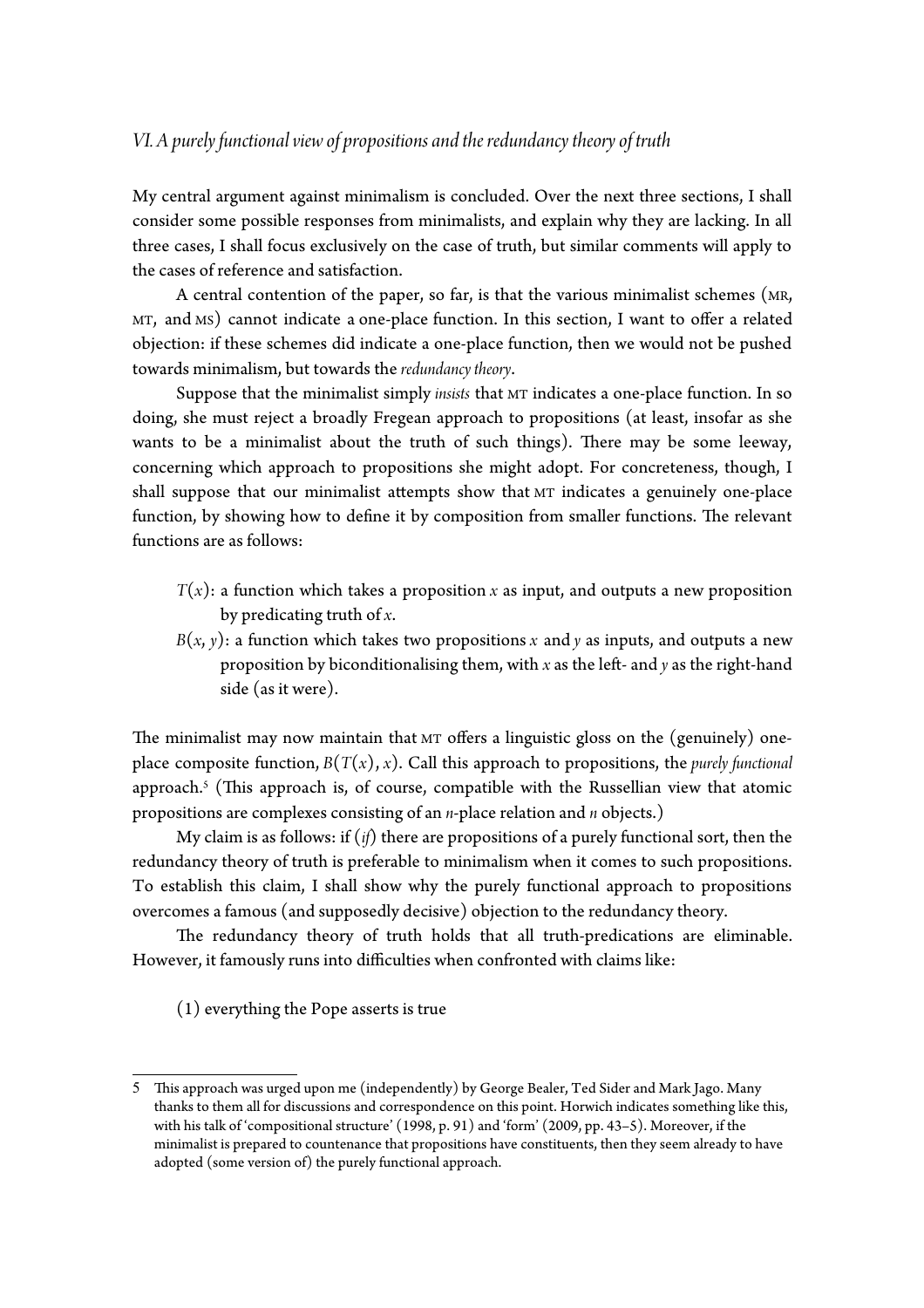This might naturally be read as follows:

(2) ∀*x*(if the Pope asserts *x*, then *x* is true)

Now, if truth were *redundant*, we would expect to be able to eliminate the truth predicate from this sentence, offering:

(3) ∀*x*(if the Pope asserts *x*, then *x*)

Unfortunately, this would have ill-formed instances, such as:

(4) if the Pope asserts Tarski's favourite proposition, then Tarski's favourite proposition.

This is generally taken to be a knockdown objection to the redundancy theory of truth. Indeed, minimalism takes itself to preserve the *spirit* of the redundancy theory, whilst recognising that the redundancy theory itself must be abandoned (see e.g. Horwich 1998, pp. 38–40).

However, the purely functional approach to propositions has no particular difficulty in dealing with the proposition expressed by  $(1)$ . To handle it, we first need to help ourselves to two more functions, namely:

- $P(x)$ : a function which takes a proposition *x* as input, and outputs a new proposition by predicating papal assertion of *x*.
- $C(x, y)$ : a function which takes two propositions *x* and *y* as inputs, and outputs a new proposition by conditionalising them, with  $x$  as the antecedent and  $y$  as the consequent (as it were).

If *T* and *B* are acceptable functions, then *P* and *C* are too. Finally, we need some operation which applies to functions, such as:

A<sub>x</sub> $\varphi(x)$ : when  $\varphi$  is a one-place function which takes an input *x* and outputs a proposition by predicating *F* of *x*, this operation takes φ as an input and outputs a proposition by predicating *F* of everything.

Some such operation is required by an advocate of the purely functional account of propositions, in order to allow her to deal with those propositions which we express with universal quantifers.

Now,  $C(P(x), x)$  is a one-place function from propositions to propositions. One might worry that, if *x* is Tarski's favourite proposition, then  $C(P(x), x)$  leads to the ill-formed (4). But an advocate of the purely functional approach to propositions is already commited to claiming that this is a mistake; for  $B(T(x), x)$  had better not lead to the ill-formed 'Tarski's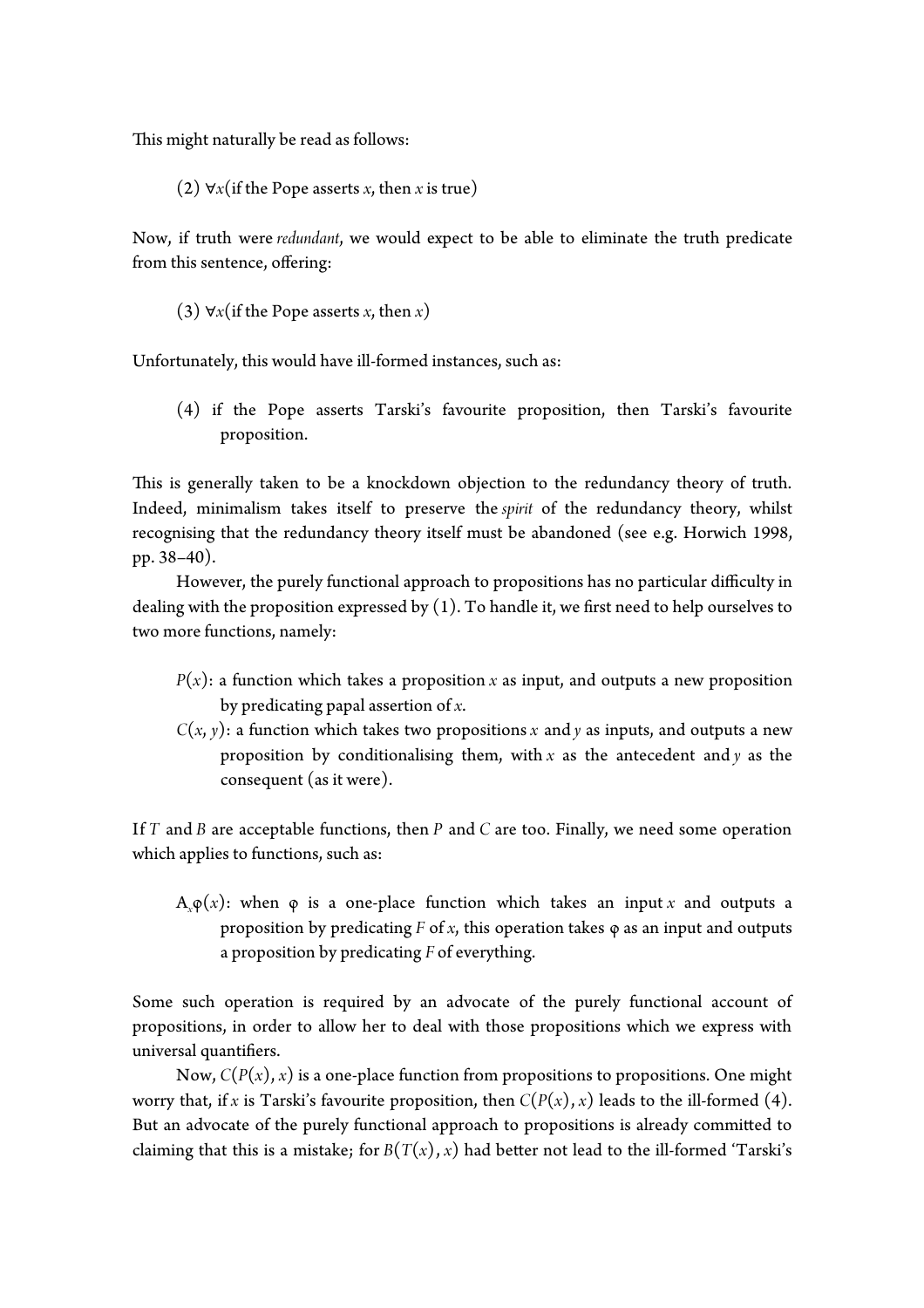favourite proposition is true iff Tarski's favourite proposition', in the same case. Accordingly, since  $C(P(x), x)$  is a one-place function,  $A C(P(x), x)$  is a bona fide proposition. Indeed, a moment's reflection indicates that it is just the proposition expressed by  $(1)$ . But notice that this proposition does not involve any predication of truth. Hence, on the purely functional approach to propositions, we can handle the proposition expressed by  $(1)$  without invoking truth. Truth is redundant after all!

We are now in a strange situation. On the one hand, there is a supposedly knockdown argument against the eliminability of truth. On the other, the purely functional approach to propositions (if legitimate) allows us to eliminate truth completely.

In fact, there is no serious tension here. The original argument shows us that the truthpredicate cannot be eliminated from our *language* without expressive loss. However, the purely functional approach to propositions (if legitimate) allows us to eliminate truth from the *propositions* we express with our language. Tis mismatch between propositions and the language we use to express them is, in turn, readily explicable. The purely functional approach to propositions countenances no fundamental distinction between predication and logic operations: both are functions which invariably output propositions. Consequently, the purely functional approach to propositions can see no real distinction between the truth *predicate* and the truth*operator*.6 However, the truth operator, unlike the truth predicate, is provably redundant. Ultimately, then, it is no surprise that the purely functional approach to truth leads us away from minimalism, towards a redundancy theory of truth (for propositions).

But all of this is just more salt in the minimalist's wounds. The minimalist wanted to maintain that MT indicates a one-place function into which we can plug any proposition, and that this one-place function allows us to deal with all predications of truth. The purely functional approach to propositions would enable us to make sense of this idea; but it would equally show that there is no need to get involved with truth predications (at the level of propositions) in the frst place. And that is just to say that there would be no reason to be a minimalist.

## *VII. Extended-minimalism and possible extensions of English*

I have shown that minimalism cannot be formulated in terms of some one-place function (a propositional structure). I now want to consider a minimalist who is prepared to concede this point, and who atempts to meet the challenge of comprehensiveness in some other way. This response was suggested by Horwich (1998, p. 19n3) himself, as a fallback in the event that he was forced to abandon the idea that MT indicates a one-place functions.

Suppose that, for any proposition, there is some (possible) extension of English in

 $6$  The truth operator is a monadic sentential connective, T, which we can characterise in several ways. Semantically: the semantic value of T $\varphi$  is always the same as the semantic value of  $\varphi$ . Proof-theoretically: the introduction rule is  $\varphi \Rightarrow T\varphi$ ; the elimination rule is  $T\varphi \Rightarrow \varphi$ . The redundancy of the operator is obvious: reading Tφ as φ vindicates both the semantic and the proof-theoretic rules governing the operator.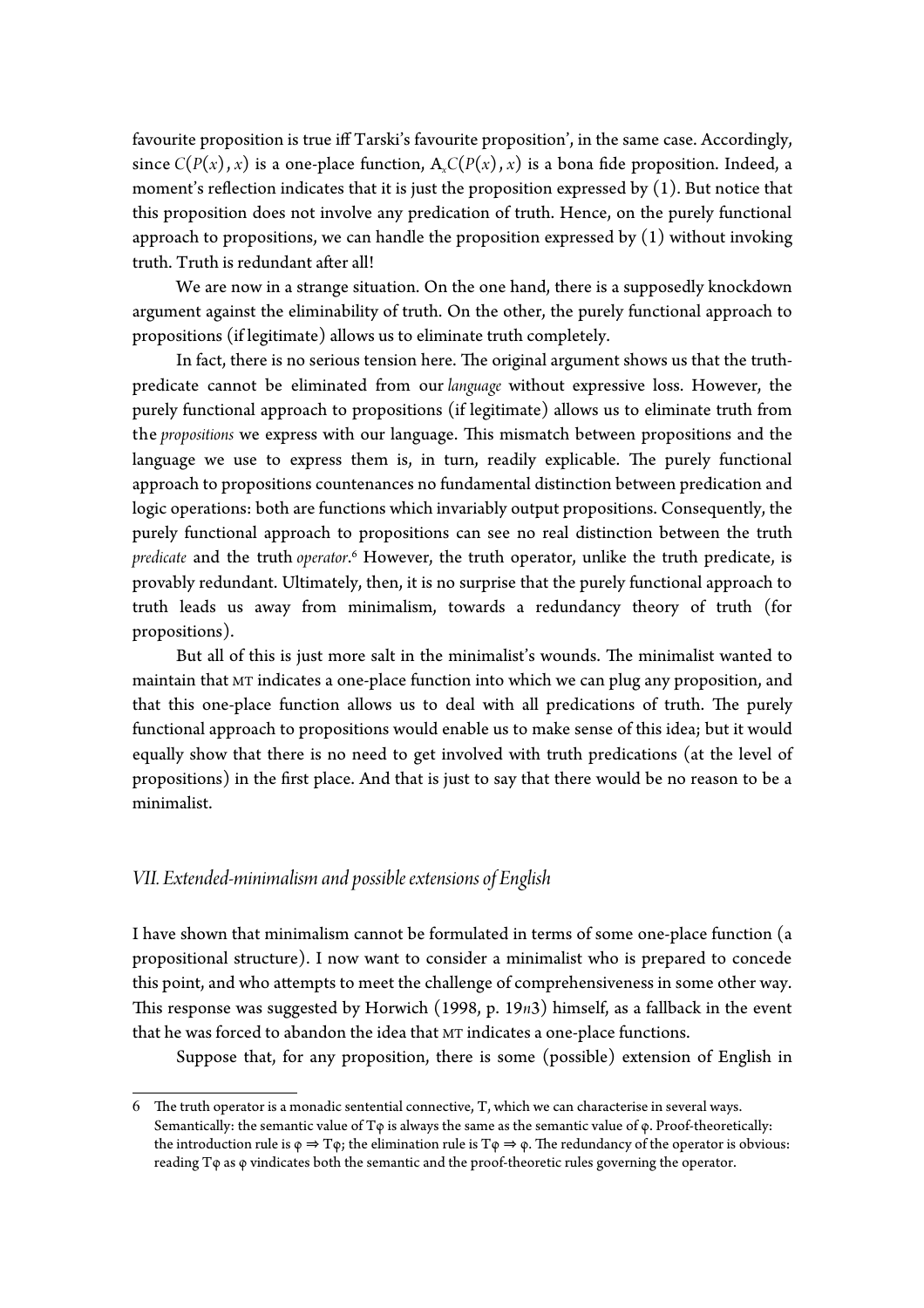which that proposition can be expressed. This supposition is *prima facie* plausible, since if the proposition is expressible at all, it is presumably expressible by augmenting English with a new phrase. In that case, we could then meet the challenge of comprehensiveness by offering the following stipulation: the theory of truth is to consist of exactly the propositions which are expressed by any instance of the scheme MT in any possible extension of English (as understood in that extension of English).

Of course, MT still contains angled brackets. In order to make sense of these, we shall have to read MT as something like:

 $MT_F$ . the proposition expressed by 'p' (in this extension of English) is true iff *p* 

For obvious reasons, I shall call this proposal *extended-minimalism*.

Extended-minimalism represents a signifcant departure from minimalism. Indeed, I shall argue that it is such a departure from minimalism, that it is scarcely distinct from alternative defationary approaches to truth. I shall then argue that the extended-minimalist has not succeeded in meeting the challenge of comprehensiveness.

*Converging with disquotationalism.* Among defationary theories of truth, the closest contemporary rival to minimalism is probably disquotationalism. Like minimalism, disquotationalism begins with a scheme, which might be something like:

DT. '*p*' (in this language) is true iff *p*

The disquotationalist then claims that this scheme exhausts the concept of truth.

As it stands, disquotationalism falls far short of the challenge of comprehensiveness. Afer all, DT only provides truth conditions for sentences in this language, and tells us nothing about the truth of sentences from other language. To avoid this point, the disquotationalist is likely to supplement her theory of truth with a theory of translation. She can then apply the truth-predicate to sentences of other languages, by coupling DT with the clause:

for any language *L*, and any sentence *x*: *x* (in *L*) is true *iff* there is some sentence *y* such that *y* (in this language) is the translation of *x* (in *L*) and *y* (in this language) is true.

This goes some distance towards meeting the challenge of comprehensiveness. Unfortunately, it does not go all the way: we are left in the dark concerning any sentences (in other languages) which *cannot* be translated into a sentence of this language. (Compare the minimalist's difficulty, concerning propositions which are inexpressible in this language.)

Some disquotationalists are prepared simply to bite the bullet on this problem, and deny that truth extended so far. Field (1994, p. 250) was one such disquotationalist; but he soon came to accept that this violates our ordinary understanding of truth. So, in order to meet the challenge of comprehensiveness, he suggested that we should not regard DT as an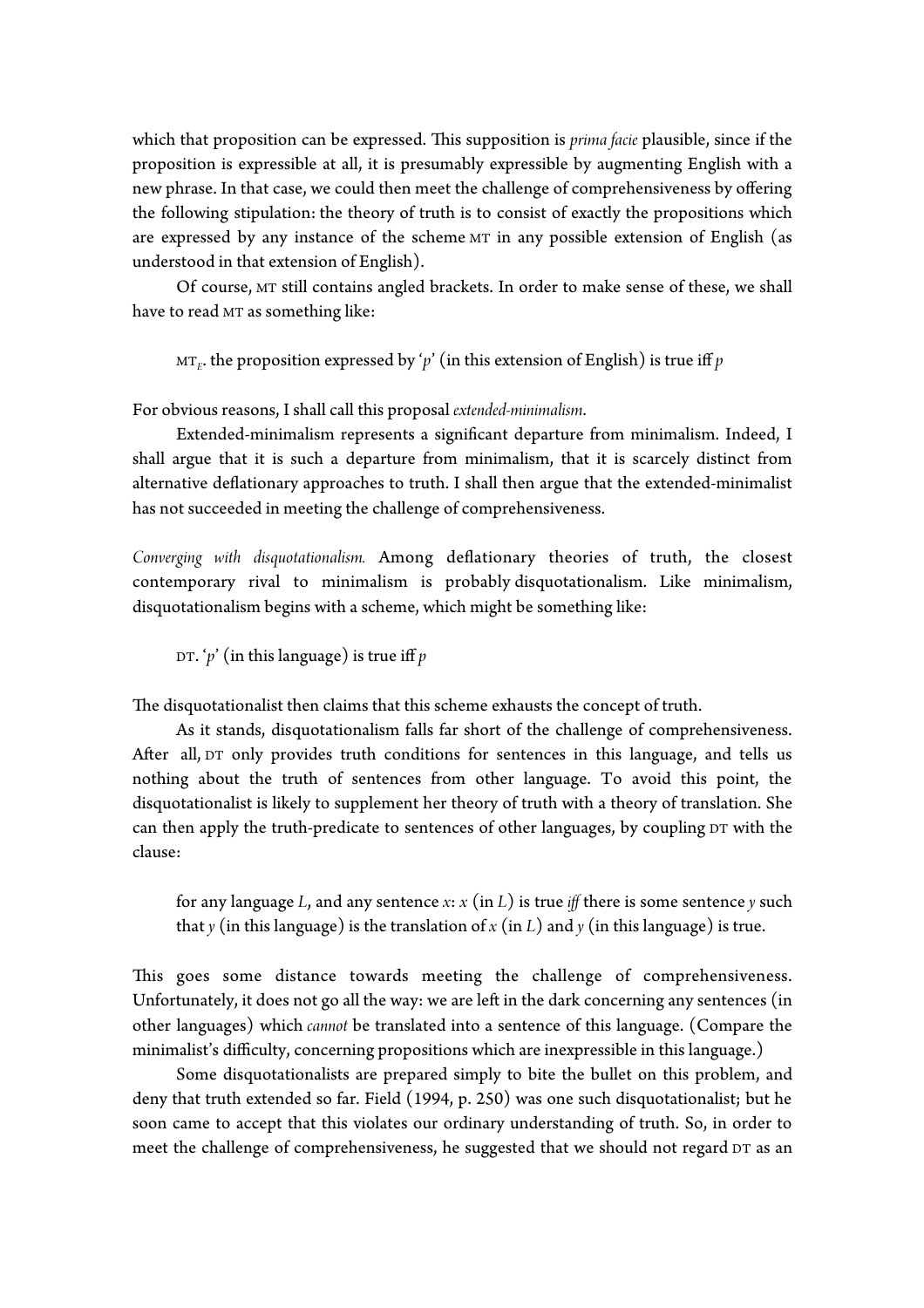axiom scheme for some fxed language (this one). Rather, we must be commited 'to extending [DT] as we expand the language' for *any* 'potential expansion' of our language (Field 2001, pp. 147–8). Call the resulting position *quasi-disquotationalism*.

As minimalism has become extended-minimalism, and disquotationalism has become quasi-disquotationalism, the two rival theories of truth have all but converged. The first difference was overcome when the minimalist glossed intensional ascent in terms of semantic ascent. At this point, it shared with disquotationalism the idea that linguistic expressions (of this language) are central to the analysis of truth. A difference still remained, since minimalists atribute truth to propositions expressed by sentences, rather than to the sentences themselves. But the signifcance of this difference has dwindled, now that quasidisquotationalists have appealed to a theory of translation which extends the truth condition of a sentence of this language to all equi-translatable sentences of other languages. Furthermore, the extended-minimalist and the quasi-disquotationalist have offered parallel responses to the challenge of comprehensiveness. In particular: both have recognised that they cannot treat their initial 'scheme' — be it  $MT<sub>E</sub>$  or  $DT$  — as an axiom scheme in any standard sense. The extended-minimalist contends that we are committed to any proposition expressed by any instance of  $MT_E$  in any 'possible extension' of English, and the quasidisquotationalist contends that we are commited to any instance of DT in anything we regard as a 'potential expansion' of our language. What differences remain represent only slight variations within a camp, rather than distinct positions on the philosophical landscape.<sup>7</sup>

The point of all of this is simple. Minimalism purported to be a distinct rival to other defationary theories of truth. However, once we have given up on the idea that the theory of truth can be formulated in terms of propositional structure, we have given up on much that was *distinctive* about minimalism. Of course, this is not (yet) to say that the ensuing position is *wrong*. It is merely to note that there are fewer varieties of defationism than the literature suggests.

*Te challenge of comprehensiveness again.* I now want to criticise extended-minimalism directly, by focussing again on the challenge of comprehensiveness. To frame the problem, I need to clarify what, exactly, extended-minimalism amounts to.

In invoking possible extensions of English, the extended-minimalist is not merely maintaining that MT*E* is *true* on every (possible) assignment of meaning to '*p*'. For one thing, that proposal would not yet provide us with any guidance on how to deal with the left-most occurrence of '*p*' in  $MT_F$ , where it occurs in the context 'the proposition expressed by "*p*" (in this extension of English)'. For another, the extended-minimalist would have invoked the notion of truth in the course of outlining the theory which was supposed itself to *exhaust* the concept of truth. In so doing, she would surely have undercut her claim to be any kind of

<sup>7</sup> cf. Field (2001, p.148). On one particular point of variation: Buchanan (2003, pp. 64–5) is rightly critical of Field's suggestion that whether an uterance (in some other language) is true depends upon how I regard that utterance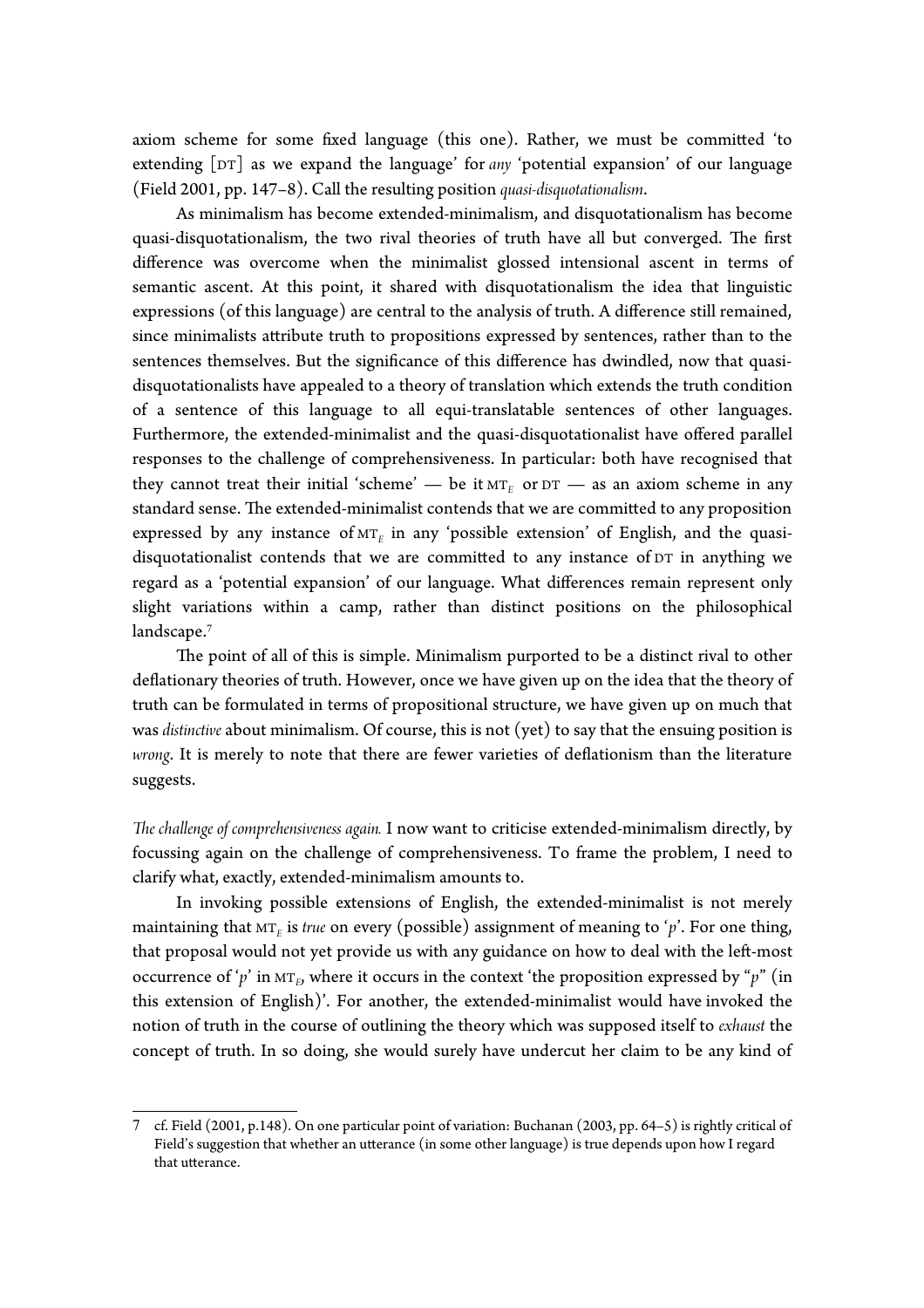minimalist.8

Instead, the extended-minimalist's proposal must be something more like the following: Any possible usage of an  $MT_F$ -instance (where that usage counts as an extension of English) expresses a proposition which fgures in the minimal theory of truth.

My concern with this proposal is relatively straightforward: it does not amount to a systematic specifcation of a comprehensive theory of truth.

To make this point, it will help if I frst draw a couple of parallels. In §IV, I imagined a minimalist who suggested that her theory of truth consisted of all of the *correct* instances of MT<sub>2</sub>, but refused to say anything more about what correctness amount to. I complained that, if she followed this course, she would not have systematically specifed a comprehensive theory of truth. In particular, she would not have provided us with any kind of tractable test, which applied to each and every proposition, and determined whether or not it belonged within her theory of truth. Similarly: when a correspondence theorist tells us that truth consists in *correspondence*, and (inevitably) does not then go on to articulate this notion in any detail, she cannot thereby claim to have systematically specifed a comprehensive theory of truth (I shall return to this point in §IX). Again: she has not provided us with a tractable test to determine which propositions belong within her theory of truth.

My concern here is exactly the same. The extended-minimalist attempts to specify a theory of truth by quantifying over *all possible linguistic usage*. So, until she has provided a theory which details all possible linguistic usage, by all possible creatures, in all possible contexts, she has not systematically specifed a comprehensive theory of truth. Until she has provided such a theory of *all possible usage*, the extended-minimalist has not given any kind of tractable test, which applies to each and every proposition, and sorts them into those which belong within her theory of truth and those which do not. However, it is simply fantastical to suppose that we actually *have* such a theory of all possible usage; or, indeed, that we ever *could* have one.

<sup>8</sup> Horwich (1998, pp. 25–7) makes similar points himself, in a slightly different context.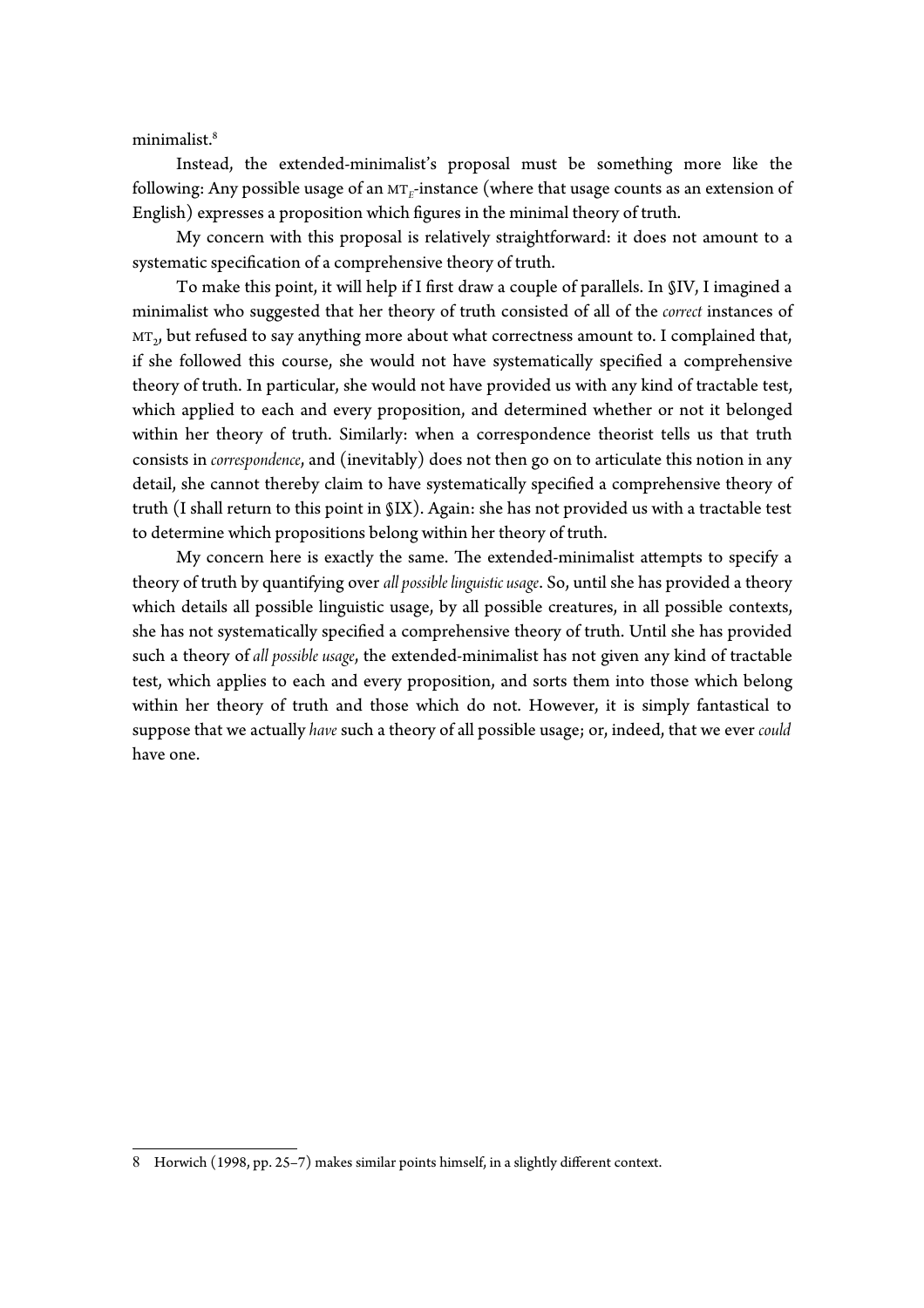#### *VIII. Te importance of comprehensiveness*

We keep bumping up against the challenge of systematically specifying a comprehensive theory of truth. As a fnal move, then, it is worth asking *why* a defationist should feel compelled to take on this challenge. In particular, the analogy with the correspondence theorist in the previous section might motivate a deflationist to make the following speech:<sup>9</sup>

The correspondence theorist claims that the essence of truth is that it consists in correspondence. She does not thereby claim to have systematically specifed a comprehensive theory of truth. And no one faults her for *this*, particularly. Rather, they fault her (if at all) on the grounds that the idea of 'correspondence' is obscure and useless.

In a similar spirit: I maintain that truth has no *essence*, so that truth does not consist in correspondence, or in anything else. I add, by way of positive account, that the truth predicate is a device whose utility is exhausted by its role in allowing us to denominalise content.

Now: why, in saying this, should I be obliged to provide a comprehensive theory of truth, when you do not impose the same demand on the correspondence theorist?

In reply to this speech, it would be inadequate simply to repeat the argument in favour of comprehensiveness that I presented in §II. There, I pointed out only that a noncomprehensive theory would omit some truth condition, and so omit *something* about truth. Our imagined defationist has freely conceded this point, and she does not much care, for her point is just that truth has no *essence*.

There is, though, an important difference between the correspondence theorist and our imagined defationist. Our defationist seeks to convince us that there is very litle to say about truth in *general*. Establishing this negative claim is rather hard. Indeed, the literature on defationism is litered with accusations from anti-defationary parties that there are some important general facts which (essentially) involve truth. The now-classic deflationist strategy for dealing with such objections — employed by both Horwich (e.g. 1998, pp. 20– 25, 46; 2001, pp. 160–1; 2009a, pp. 48–50) and Field (1994, pp. 264–5) — is to atempt to 'derive' the general fact, from the defationary theory of truth, together with some separate theory which does *not* mention truth.

As an instance of this general strategy, we can consider Horwich's atempted 'derivation' of the (supposed) general fact that it is desirable to believe all and only truths (2009, p. 49). We start with a truth-free normative theory, consisting of all 'norms of the form':

<sup>9</sup> Tis speech was inspired by some probing questions from Daniel Nolan (though I do not want to put the speech in his mouth) and also by a remark by Armour-Garb (2012, p. 275).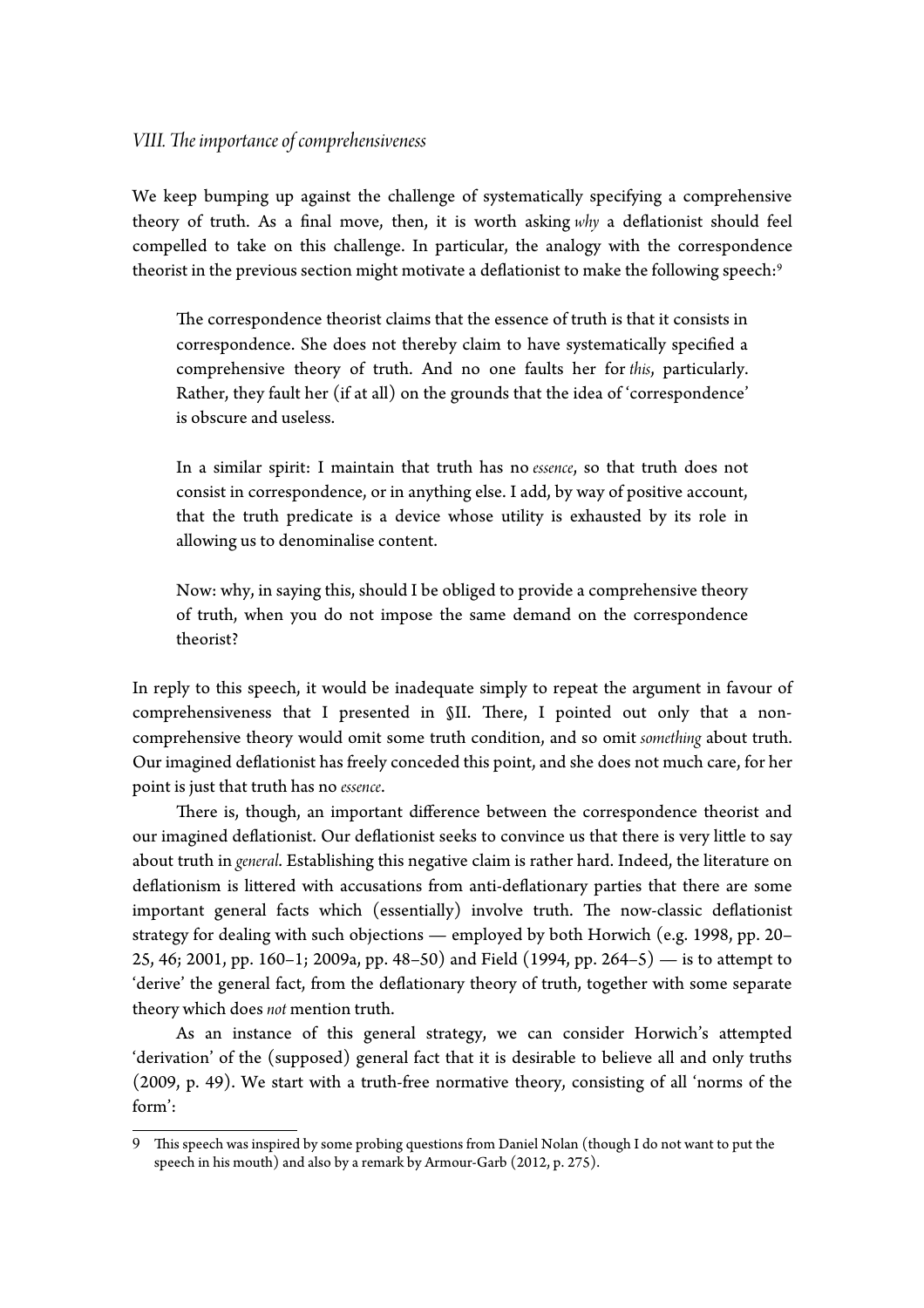(a) It is desirable that (one believe  $\langle p \rangle$  iff *p*)

Next, given all propositions 'of the form' illustrated by MT, we arrive at all 'norms of the form':

(b) It is desirable that (one believe  $\langle p \rangle$  iff  $\langle p \rangle$  is true)

And hence, by some supposed mechanism for generalisation, at:

(c) ∀*x*(It is desirable that (one believe *x* iff *x* is true))

In explaining the strategy, I have followed Horwich in using the locution 'of the form'; however, the considerations of this paper show that we should be very suspicious of the phrase. That said, the shape of the general strategy is clear enough. Moreover, we can see how it would be adopted to fit a raft of alternative deflationary theories of truth.

The general strategy faces several very serious obstacles in-principle (raised by Anil Gupta (1993), Panu Raatikanen (2005), and Marian David (2007; 2008), among others). Even waiving these, however, one thing is absolutely clear: the general strategy has no hope of succeeding, unless the defationist has access to a comprehensive theory of truth. If, for example, the defationist could only specify the truth conditions for those propositions which are expressible in this language, then she will (at best) be able to explain the value of the truths expressible in this language, and not the value of truth *per se*. The situation is even worse if the defationist has uterly eschewed the aim of systematically specifying truth conditions; for in that case, we cannot even *begin* the purported derivation.

In short: if the defationist wants to be able to convince us that she has not omited any important facts about truth, then she will need to provide us with a theory of truth that addresses the challenge of comprehensiveness. And that is exactly what she cannot do.

#### *IX. Demotivating minimalism*

In this paper, I have argued against minimalism. But knowing that minimalism is wrong might not remove its temptations. With this in mind, I shall close this paper by rephrasing its main argument slightly, with the aim of undermining one of the main temptations towards minimalism.

In the frst paragraph of the preface to the frst edition of his book *Truth*, Horwich sets out his minimalist programme:

Perhaps the only points about truth on which most people could agree are, frst, that each proposition specifes its own condition for being true (e.g. the proposition *that snow is white* is true if and only if *snow is white*), and, second, that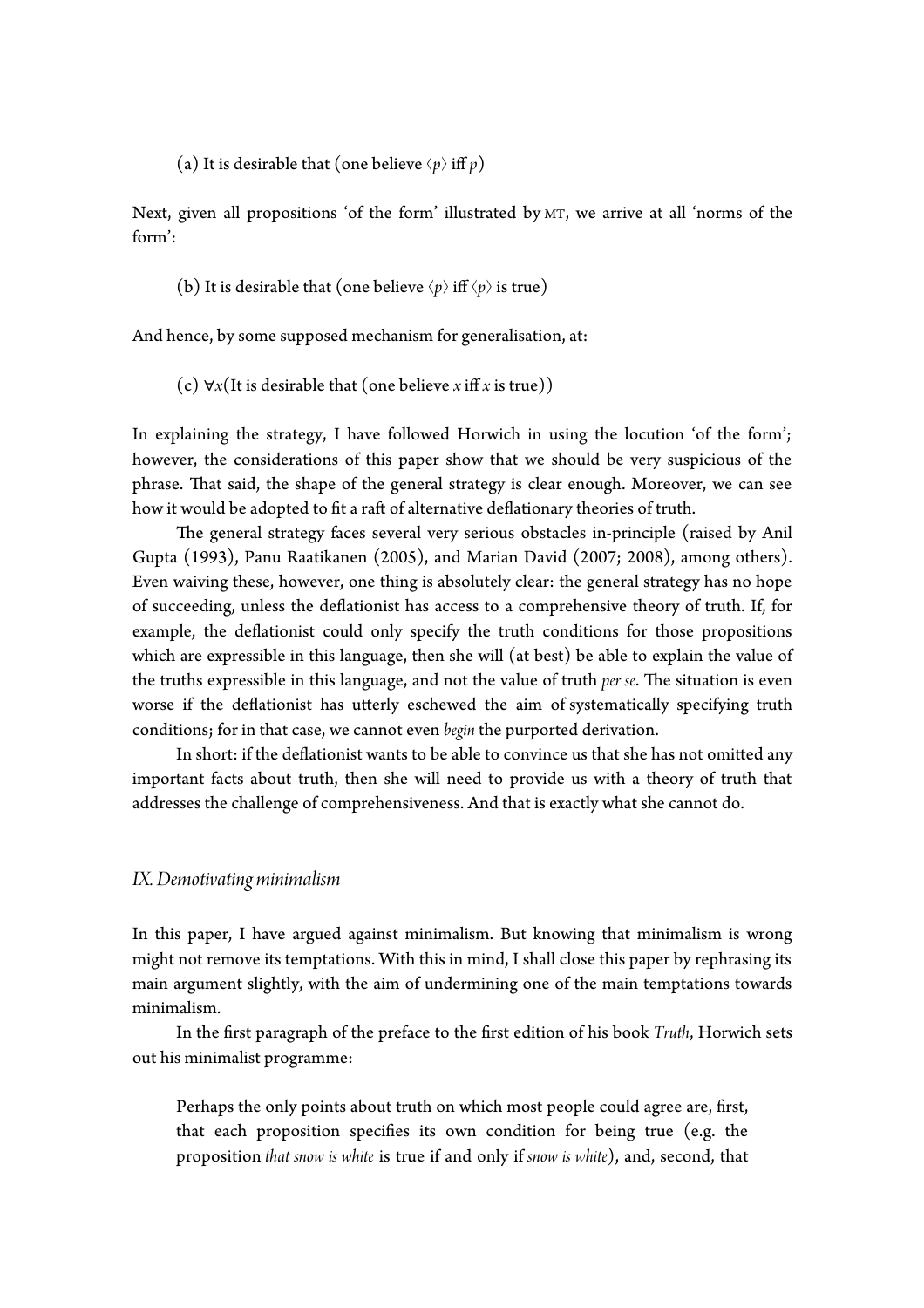the underlying nature of truth is a mystery. The general thrust of this book is to turn one of these sentiments against the other. I want to show that truth is entirely captured by the initial triviality, so that nothing could be more mundane and less puzzling than the concept of truth. (Horwich 1998, p. ix; Horwich's emphasis)

I want to focus on the frst claim, 'that each proposition specifes its own condition for being true'. This is not a throwaway remark from Horwich; elsewhere he says:

the central principle governing our overall deployment of the truth predicate is, very roughly, that each statement articulates the conditions that are necessary and sufficient for its own truth. (Horwich 2009e, p. 15)

 $[The minimalist] strategy focuses on the way that every statement trivially$ specifes its own condition for being true. (Horwich 2009f, p. 3)

Suppose Horwich were right about all this. Then it would then be a trivial matter to provide truth conditions for each and every proposition: just let each proposition specify its own truth condition. But, as the historical record shows, it is very hard to say anything more about truth, beyond these (trivial) specifications of truth conditions. The reasonable thought now arises, that there genuinely *is* nothing more to say. And so we have arrived at minimalism.

The preceding line of thought is very seductive. However, the considerations of this paper show that it is fawed at the outset.

Certainly it is *tempting* to say that the proposition that snow is white specifes its own truth condition. Afer all, when we pick it out *as* the proposition that snow is white, its truth condition is immediately obvious. However, we are not obliged to pick out propositions by using the locution 'the proposition that…'. We might, for example, pick out a proposition *as* Tarski's favourite proposition. Equally, we might pick out a proposition using some primitive name, such as 'q'. There is surely *no* temptation to say that Tarski's favourite proposition, or q, specifes its own truth condition. And this, even though Tarski's favourite proposition, and *q*, both just happen to *be* the proposition that snow is white.

Tis indicates that propositions *themselves* do not specify their own truth conditions. Rather, a proposition's truth condition is specifed (in this way) precisely when the proposition is picked out using the locution 'the proposition that…' (or, equivalently, using angled brackets).

Of course, the use of this locution amounts to something like our canonical method for picking out propositions. And the very centrality of this locution explains why we are tempted to say (mistakenly) that propositions specify their own truth conditions. Moreover, if we could pick out every proposition by using a phrase of the form 'the proposition that…', then it would simply be a harmless oversimplifcation to maintain that a proposition specifes its own truth conditions. Whilst we could not rely on propositions to specify their own truth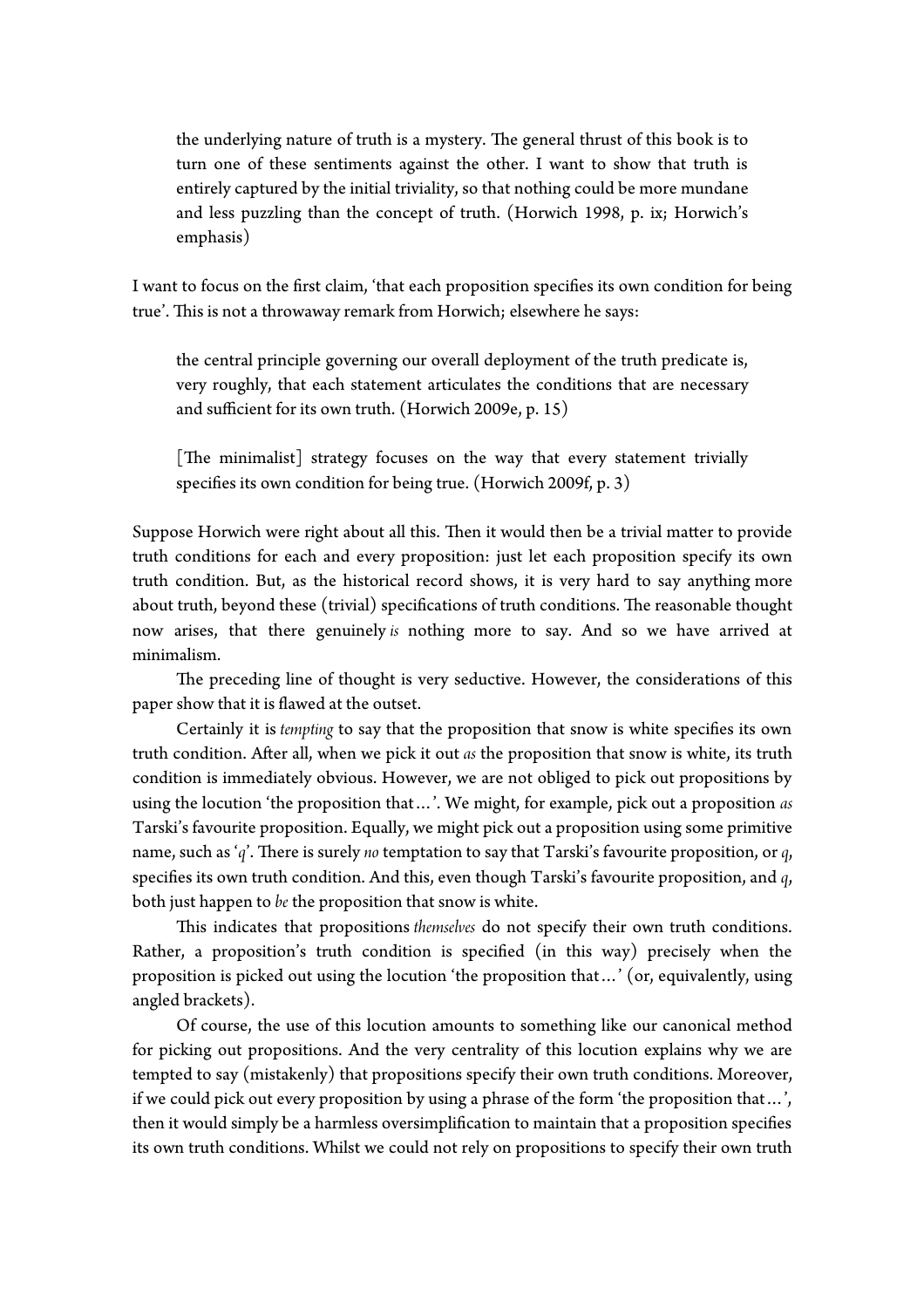conditions, we could rely on their canonical presentations to do the job for us.

At this point, however, the considerations of this paper kick in. This language does not enable us to pick out every proposition using the locution 'the proposition that…'. Moreover, our understanding of that locution invokes semantic ascent in this language. In short: the claim that a proposition specifes its own truth condition ignores the role played by semantic ascent within this language. And this is no longer a harmless oversimplifcation. It conceals the fact that minimalism cannot address the challenge of comprehensiveness.<sup>10</sup>

### *References*

- Anscombe, G. E. M. 1957: 'Report on *Analysis* "Problem" no. 10'. *Analysis*, 17(3), pp. 49– 52.
- Armour-Garb, Bradley 2012: 'Deflationism (About Theories of Truth)'. *Philosophy Compass*, 7(4), pp. 267–77.
- Buchanan, Ray 2003: 'Are Truth and Reference Quasi-Disquotational?' *Philosophical Studies*, 113, pp. 43–75.
- David, Marian 2007: 'Review of Horwich's *From a Defationary Point of View*'. *Mind*, 116(426), pp. 427–34.
- 2008: 'Quine's Ladder: Two and a Half Pages from the *Philosophy of Logic*'. *Midwest Studies in Philosophy*, 32, pp. 274–312.
- Davidson, Donald 1990: 'The Structure and Content of Truth'. *The Journal of Philosophy*, 87(6), pp. 279–328.
- 1996: 'The Folly of Trying to Define Truth'. *The Journal of Philosophy*, 93(6), pp. 263–78.
- Field, Hartry 1992: 'Review of Horwich's *Truth*'. *Philosophy of Science*, 59(2), pp. 321–30.
- 1994: 'Defationist Views of Meaning and Content'. *Mind*, 103(411), pp. 249–85.
- 2001: 'Postscript to Field 1994'. In his *Truth and the Absence of Fact*. New York: Oxford University Press, pp. 141–56.
- Gupta, Anil 1993: 'A Critique of Defationism'. *Philosophical Topics*, 21(2), pp. 57–81.

Horwich, Paul 1998: *Truth*. Second edition. Oxford: Oxford University Press.

- 2001: 'A Defense of Minimalism'. *Synthese*, 126, pp. 149–65.
- 2009a: 'A Defense of Minimalism'. In his 2009d, pp. 35–56.
- 2009b: 'A Minimalist Critique of Tarski'. In his 2009d, pp. 79–98.
- 2009c: 'Te Value of Truth'. In his 2009d, pp. 57–78.
- 2009d: *Truth–Meaning–Reality*. Oxford: Oxford University Press.
- 2009e: 'Varieties of Defationism'. In his 2009d, pp. 13–34.
- 2009f: 'What is Truth?'. In his 2009d, pp.1–12.
- Poter, Michael 2000: *Reason's Nearest Kin: Philosophy of Mathematics fom Kant to Carnap*. Oxford: Oxford University Press.

<sup>10</sup> Particular thanks to George Bealer, James Cargile, Branden Fitelson, Richard Holton, Peter van Inwagen, Mark Jago, Daniel Nolan, Fredrik Nyseth, Michael Poter, Ted Sider, Rob Trueman, and Meg Wallace. Further thanks to audiences at the Aristotelian Society, Cambridge, Helsinki, Kent, Notingham, Stirling, and Tucson.